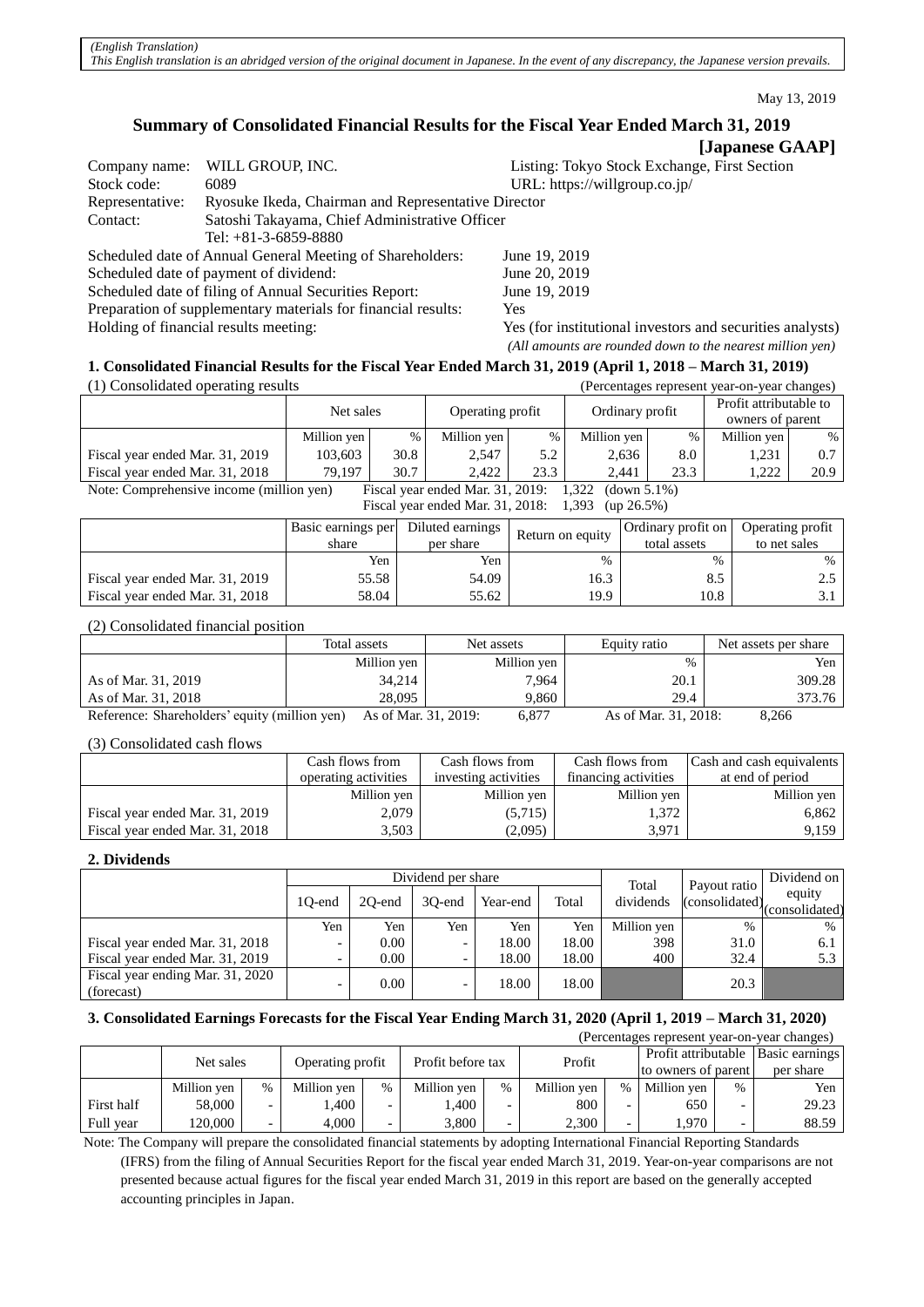#### **\* Notes**

(1) Changes in significant subsidiaries during the period (changes in scope of consolidation): No

Newly added: - Name: - Excluded: - Name: -

(2) Changes in accounting policies and accounting-based estimates, and restatements

1) Changes in accounting policies due to revisions in accounting standards, others: Yes

2) Changes in accounting policies other than 1) above: Yes

3) Changes in accounting-based estimates: Yes

4) Restatements: None

(3) Number of outstanding shares (common stock)

| 22,124,000 shares |
|-------------------|
|                   |
| $6,168$ shares    |
|                   |
| 21,066,893 shares |
|                   |

\* This financial report is not subject to audit by certified public accountants or auditing firms.

\* Explanation of appropriate use of earnings forecasts and other special items

Forecasts of future performance in this report are based on assumptions judged to be valid and information available to the Company's management at the time the materials were prepared, but are not promises by the Company regarding future performance. Actual results may differ significantly from these forecasts for a number of reasons. Please refer to "1. Overview of Results of Operations, (5) Outlook" on page 6 for forecast assumptions and notes of caution for usage.

The provisional accounting treatment for business combinations has been finalized in the current fiscal year; values as of the end of the previous fiscal year after retrospective application of the finalization are used for comparison of figures between the current and previous fiscal year ends.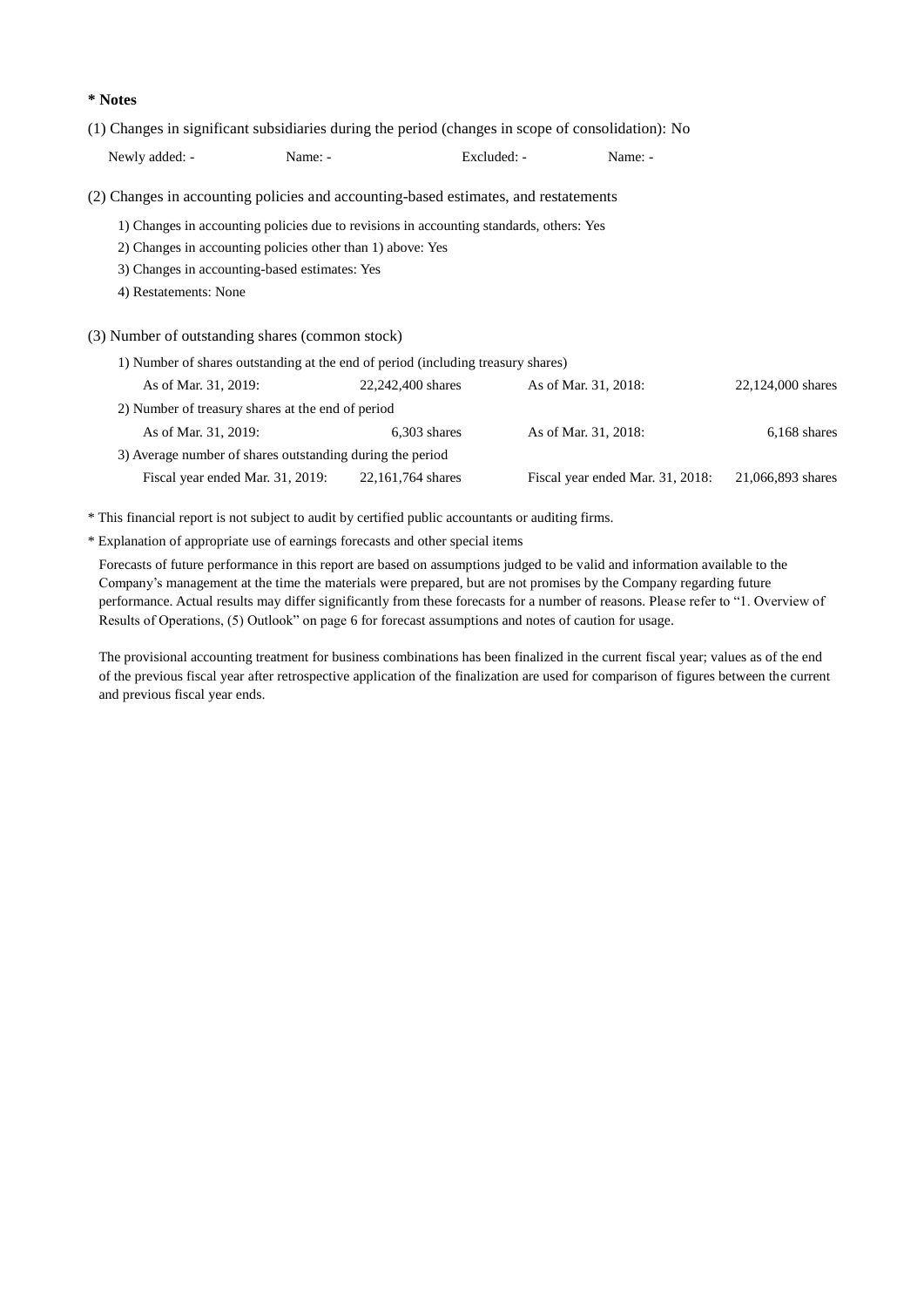# Contents of Attachments

| 1. Overview of Results of Operations                                                                  | $\mathfrak{2}$ |
|-------------------------------------------------------------------------------------------------------|----------------|
| (1) Results of Operations                                                                             | 2              |
| (2) Financial Position                                                                                | $\overline{4}$ |
| (3) Cash Flows                                                                                        | 5              |
| (4) Basic Policy for Profit Distribution and Dividends in the Current and Next Fiscal Years           | 6              |
| (5) Outlook                                                                                           | 6              |
| 2. Management Policies                                                                                | $\tau$         |
| 3. Basic Approach to the Selection of Accounting Standards                                            | 9              |
| 4. Consolidated Financial Statements and Notes                                                        | 10             |
| (1) Consolidated Balance Sheet                                                                        | 10             |
| (2) Consolidated Statements of Income and Comprehensive Income                                        | 12             |
| (3) Consolidated Statement of Changes in Equity                                                       | 14             |
| (4) Consolidated Statement of Cash Flows                                                              | 16             |
| (5) Notes to Consolidated Financial Statements                                                        | 18             |
| Going Concern Assumption                                                                              | 18             |
| Changes in Accounting Policies                                                                        | 18             |
| Changes in Accounting Policies that are Difficult to Distinguish from Changes in Accounting Estimates | 18             |
| Reclassifications                                                                                     | 19             |
| <b>Business Combinations</b>                                                                          | 19             |
| Segment and Other Information                                                                         | 23             |
| Per Share Information                                                                                 | 27             |
| <b>Subsequent Events</b>                                                                              | 28             |
|                                                                                                       |                |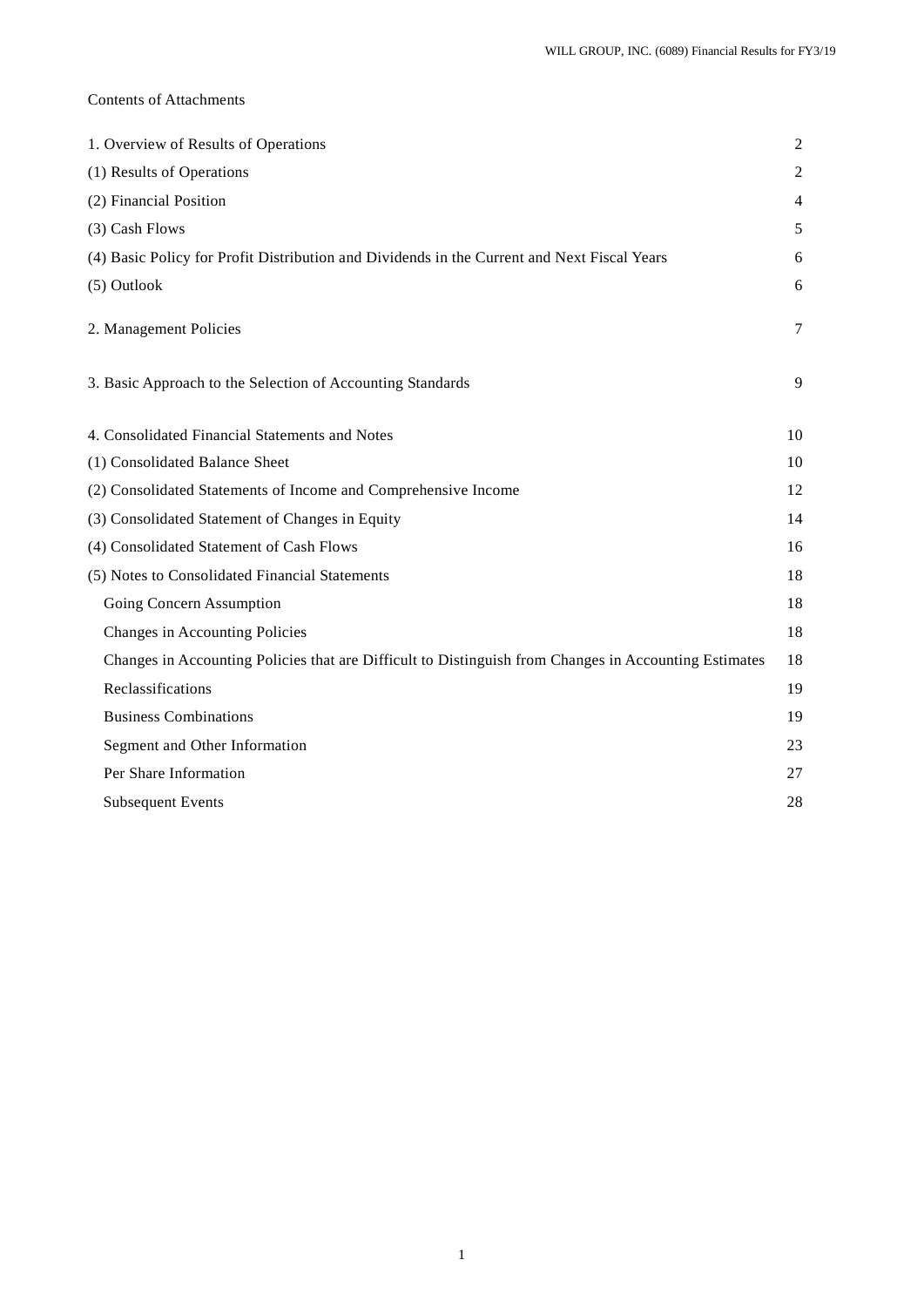### **1. Overview of Results of Operations**

# **(1) Results of Operations**

In the fiscal year ended March 31, 2019, the Japanese economy recovered slowly as the labor market and personal income continued to improve, though natural disasters temporarily put some downward pressure on the economy. Nevertheless, its outlook remains unclear due to significant uncertainty in the global economy over concerns including the U.S.-China trade issues and the UK's withdrawal from the European Union (EU) (Brexit). The human resources service market in Japan, however, enjoyed strong demand backed primarily by a high job openings-to-applicants ratio of 1.6, a persistent labor shortage, the enactment of working style reforms and an increase in foreign labor force.

The Company and its group companies (the "Group") are guided by the mission of serving as an agent of change to bring about positive changes to both individuals and organizations. By upgrading specialized skills in all our businesses, we have sought to improve customer satisfaction and further differentiate our services. One goal is to raise our in-store share, which is our temporary staffing and consignment workers as a percentage of all these workers at a client company. Another goal is to expand our business operations to more areas of Japan and other countries. In addition, we focused on diversifying offerings in the three strategic growth businesses, namely temporary staffing and permanent placement services in the nursing care field; human resources services overseas; and human resources services in the Internet and IoT field. Further, as part of business expansion through M&A, the Company converted a number of companies into consolidated subsidiaries, including C4 inc. in Japan in June 2018, Quay Appointments Pty Ltd. and other two companies abroad in September 2018, and The Chapman Consulting Group Pte. Ltd. and other 6 companies in January 2019. C4 inc. is a company providing temporary staffing and permanent placement of construction management engineers with the aim to grow business in the construction sector; Quay Appointments Pty Ltd. has core strengths in providing temporary staffing services to Australian government agencies; and The Chapman Consulting Group Pte. Ltd. is a company focused on HR primarily in Singapore, providing permanent placement and consulting services.

As a result, for the fiscal year ended March 31, 2019, the Company reported consolidated net sales of 103,603 million yen (up 30.8% year on year), operating profit of 2,547 million yen (up 5.2%), ordinary profit of 2,636 million yen (up 8.0%) and profit attributable to owners of parent of 1,231 million yen (up 0.7%). EBITDA (operating profit + depreciation + amortization of goodwill) was  $3,667$  million yen (up 20.5%).

The provisional accounting treatment for business combinations has been finalized in the current fiscal year; values as of the end of the previous fiscal year after retrospective application of the finalization are used for comparison of figures between the current and previous fiscal year ends.

#### Results by business segment were as follows.

In preceding fiscal years, the HR Support Business for Startups, providing permanent placement and other services in the Internet and IoT fields, was included in Others. However, due to its increasing importance, the HR Support Business for Startups has been treated as a separate reportable segment since the fiscal year ended March 31, 2019. In addition, due to an organizational change, the Office Worker Temporary Staffing and Permanent Placement Business, which was included in Others, has been combined with the Call Center Outsourcing Business since the beginning of the fiscal year ended March 31, 2019.

Prior-year segment information has been revised to reflect the new segment classification to permit year-on-year comparison.

#### Sales Outsourcing Business

Saint Media, Inc. provides store sales personnel and other categories of workers. As the demand for sales personnel continued to be solid, this company concentrated on raising its in-store share with existing client companies and expanding consignment business. The core telecommunications sector saw some stagnation in the business climate due mainly to decreased domestic shipment of smartphones and customers cutting down on their sales promotion expenses. However, we achieved stable growth outside the telecommunications sector by expanding sales areas and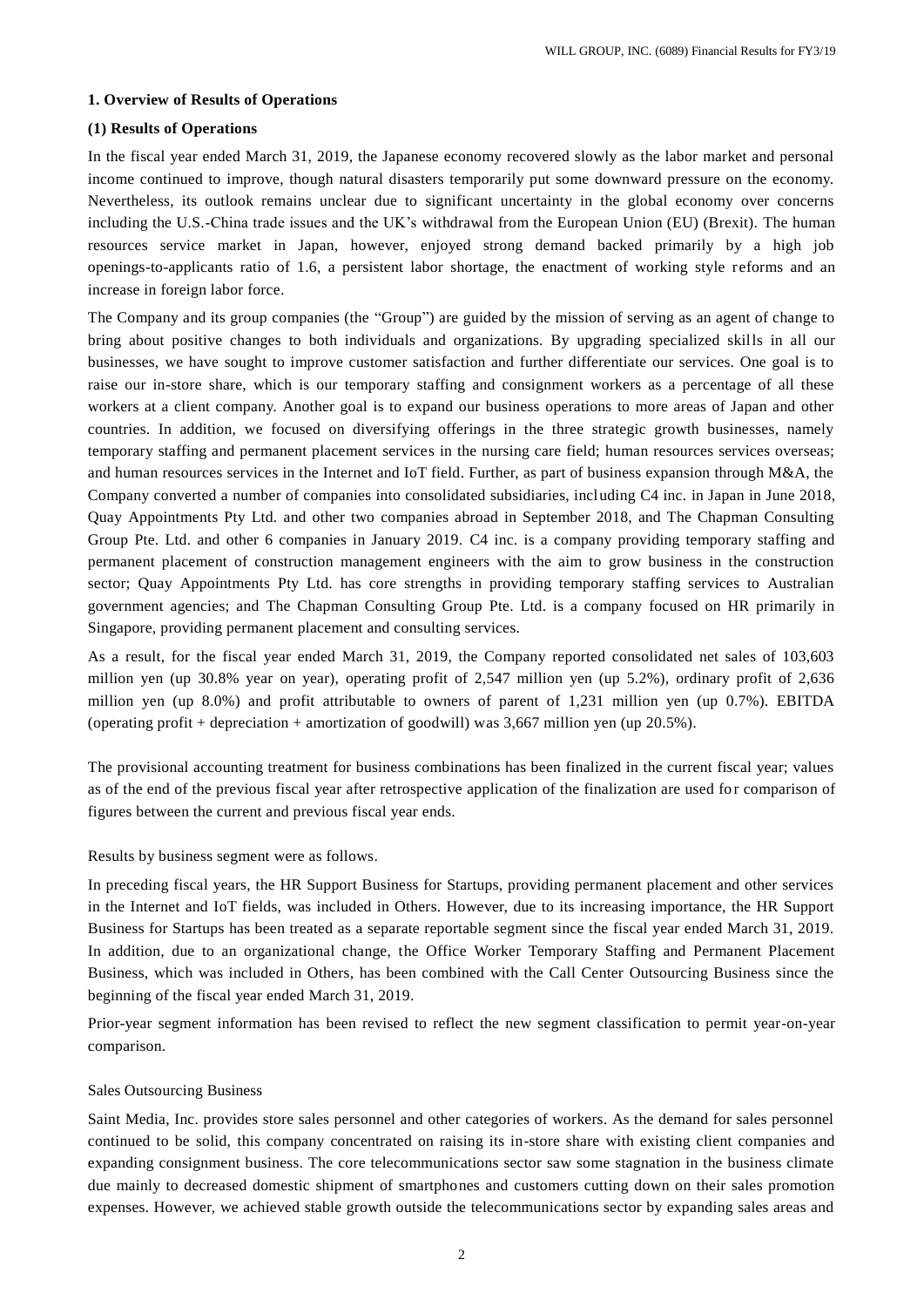thus wining more orders for temporary staffing services in the apparel industry. Also, CreativeBank Inc. received strong demand for its sales promotion service, including orders for retail support and marketing campaigns from large IT companies, orders for private seminars and exhibitions from other companies, as well as joint activities with a large distributor (a trading company specializing in IT).

For the fiscal year ended March 31, 2019, earnings decreased mainly due to lower gross profit margin caused primarily by a decrease in telecommunications sector incentive payments and an increase in outsourcing expenses, and higher personnel expenses associated with the expansion of sale and service locations for growth in sectors other than telecommunications.

As a result, the segment recorded sales of 22,207 million yen (up 2.6% year on year) and segment profit of 1,537 million yen (down 12.1%).

## Call Center Outsourcing Business

Saint Media, providing call center staffing and office human resources services, received increased demand for office outsourcing service from companies that are short of human resources and thus are in need of enhancing their operational efficiency. Saint Media focused especially on increasing orders from financial institutions and orders for in-house projects that are more profitable. The company also focused on the recruitment of senior-level staff.

Overall, earnings increased on the back of improved productivity and subsequent decreases in sales and general administrative expenses, despite sales decline caused primarily by a decrease in the number of employees on assignments.

As a result, the segment recorded sales of 15,724 million yen (down 6.4% year on year) and segment profit of 833 million yen (up 1.6%).

## Factory Outsourcing Business

For FAJ, Inc., which provides human resources services primarily to manufacturers and other corporate customers, the food manufacturing sector was the primary source of its growth. This is primarily a reflection of the solid demand for prepared food items and for desserts and bento lunch boxes sold at convenience stores. FAJ worked on expanding business to more areas of Japan and newly opened seven facilities. Little Seeds Service, which became a consolidated subsidiary in September 2017, also contributed to this segment's earnings from the beginning of the fiscal year ended March 31, 2019. In this segment, we also worked on a number of growth initiatives for sectors other than the food sector, including the cosmetics sector. On the recruitment side, the segment continued to strengthen the recruitment of foreign workers and sought to improve their retention rate by increasing the number of foreign staff working as field supporters (full-time regular employees working on-site).

Although the expansion of operations to more areas of Japan resulted in increased personnel and other expenses, the segment's profit increased as higher sales outweighed the negative effect of such increased expenses.

As a result, the segment recorded sales of 20,885 million yen (up 22.9% year on year) and segment profit of 1,038 million yen (up 16.5%).

## Care Support Business

Saint Media, Inc. continued to expand its network for nursing care human resources services by newly opening six branch offices, and as a result, the number of branch offices increased to a total of 47 in Japan. The segment also focused on increasing the number of workers on assignments through a range of intensive efforts, such as providing support to job seekers and making proposals to client companies on a diverse forms of employment, so that all kinds of staff, ranging from those inexperienced or with limited experience in the assignments to those who hope to work non-full time, can use their abilities at workplace. In addition, the segment focused on efforts to improve its gross operating margin, including the revision of contract terms with existing customers and expansion of permanent placement of caregivers which is more profitable. Furthermore, the segment launched activities towards accepting orders for the management of foreign workers, including interns and those with particular skills, wh o are in ever greater demand from nursing care facilities.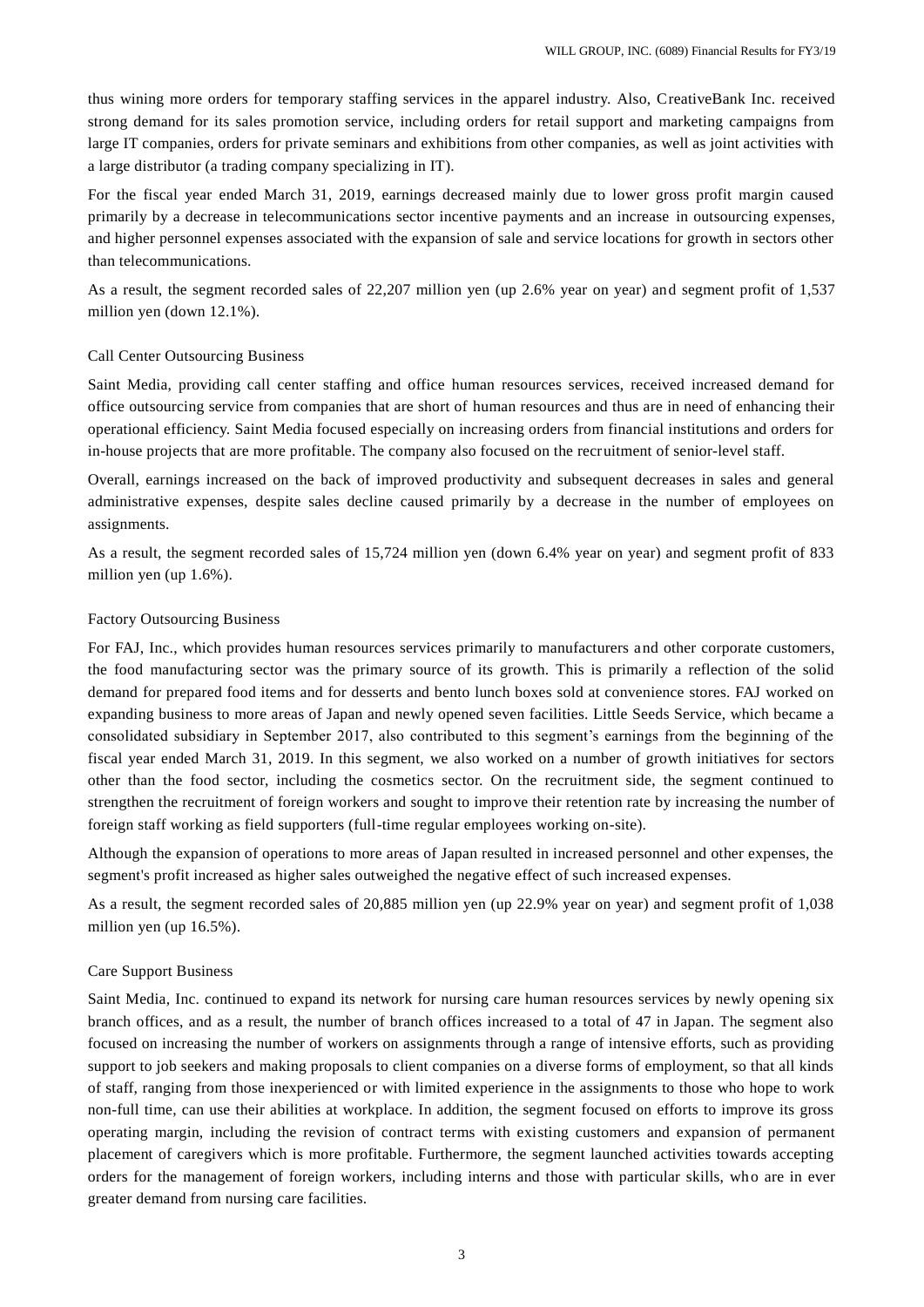Although the amount of up-front investments increased due to opening of new offices and other activities, the segment's profit increased backed by improved gross profit margin and an increase in the number of locations that have continued to operate for more than three years, a benchmark to measure whether the business is able to earn meaningful profits in the years ahead.

As a result, the segment recorded sales of 9,310 million yen (up 30.4% year on year) and segment profit of 182 million yen (compared with segment loss of 16 million yen a year earlier).

# Overseas Human Resources Business

In the Overseas Human Resources Business, which has an operating presence in the ASEAN and Oceania regions, the consolidated subsidiaries in Singapore and Australia performed strongly. In addition, DFP Recruitment Holdings Pty Ltd, which became consolidated subsidiary in January 2018 and is engaged in human resources services for office work and call center operations in Australia, contributed to the segment's earnings from the beginning of the fiscal year ended March 31, 2019; and also Quay Appointments Pty Ltd and two other companies, which became consolidated subsidiaries in September 2018, and The Chapman Consulting Group and other six companies, which became consolidated subsidiaries in January 2019, contributed to the segment's earnings.

As a result, the segment recorded sales of 26,275 million yen (up 99.5% year on year) and segment profit of 428 million yen (up 20.2%).

## HR Support Business for Startups

The environment surrounding startups has grown more attractive and vibrant on the back of government-backed support like "J-Startup" and higher equity investments by venture capitals. In fact, demand for human resources from startups is quite strong. Under such circumstances, the segment focused on hiring more consultants in order to increase the permanent placement of personnel from the beginning of the fiscal year ended March 31, 2019, and also implemented measures to increase matching accuracy and improve productivity. In addition, the business segment launched STARTUP DB, an information platform devoted solely to ever evolving growth industries.

Overall, earnings increased due to growth of the business.

As a result, the segment recorded sales of 1,049 million yen (up 43.5% year on year) and segment profit of 269 million yen (up 29.0%).

## **Others**

Temporary staffing for assistant language teachers (ALT) and temporary and permanent placement services for nursery school personnel increased steadily. We also proactively invested in the development of new businesses, such as "Joboty," job introduction media for part-time foreign workers, and "Visamane," a residence card management system. In addition, C4 inc., providing temporary staffing and placement services for construction management engineers and converted into a consolidated subsidiary in June 2018, contributed to earnings.

Overall, earnings for this segment increased driven by expansion of the ALT temporary staffing and nursery school personnel temporary staffing and permanent services, and withdrawal from loss-making business.

As a result, the segment recorded sales of 8,151 million yen (up 200.5% year on year) and segment profit of 143 million yen (compared with segment loss of 77 million yen a year earlier).

#### **(2) Financial Position**

#### Assets

Current assets at the end of the current fiscal year amounted to 23,162 million yen, up 816 million yen from the end of the previous fiscal year. This is primarily because a decrease in cash and deposits of 2,278 million yen was offset by an increase in notes and accounts receivable-trade of 2,852 million yen and an increase in prepaid expenses included in Other of 134 million yen.

Non-current assets amounted to 11,052 million yen at the end of the current fiscal year, up 5,302 million yen from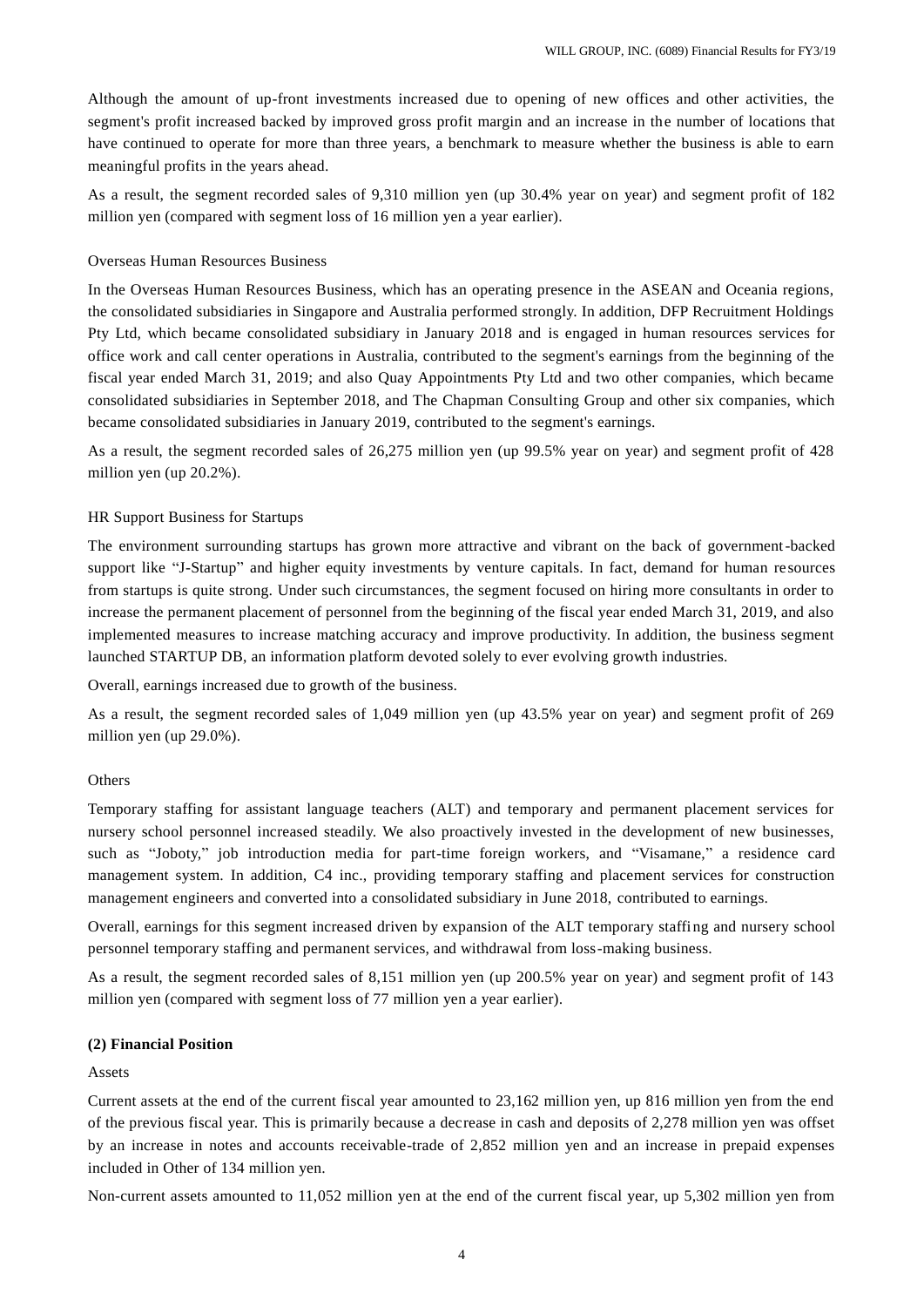the end of the previous fiscal year. This is primarily because intangible assets increased 4,285 million yen due to recognition of goodwill and allocation of acquisition costs associated with business combinations; investment and other assets increased 656 million yen due to investments in venture businesses via a corporate venture capital; and property, plant and equipment increased 361 million yen due to capital investment in IT infrastruc ture.

As a result, total assets increased 6,119 million yen from the end of the previous fiscal year to 34,214 million yen.

# Liabilities

Current liabilities at the end of the current fiscal year amounted to 18,028 million yen, up 2,487 million yen from th e end of the previous fiscal year. This is primarily due to increases in current portion of long -term loans payable of 1,721 million yen, accounts payable-other of 1,303 million yen, accrued consumption taxes of 358 million yen, provision for bonuses of 299 million yen, accounts payable-trade of 179 million yen, accrued expenses of 166 million yen and income taxes payable of 162 million yen, despite a decrease in short-term loans payable of 1,726 million yen.

Non-current liabilities amounted to 8,221 million yen at the end of the current fiscal year, up 5,527 million yen from the end of the previous fiscal year. This is primarily due to an increase in long-term loans payable of 5,112 million yen.

As a result, total liabilities increased 8,015 million yen from the end of the previous fiscal year to 26,249 million yen.

## Net assets

Total net assets at the end of the current fiscal year amounted to 7,964 million yen, down 1,895 million yen from the end of the previous fiscal year. This is primarily because retained earnings increased 833 million yen due to the booking of profit attributable to owners of parent and other factors, while capital surplus decreased 2,146 million yen and non-controlling interests decreased 556 million yen due to additional purchase of shares of affiliated companies and other factors.

As a result, the equity ratio declined to 20.1% compared with 29.4% at the end of the previous fiscal year.

## **(3) Cash Flows**

## Cash flows from operating activities

Net cash provided by operating activities was 2,079 million yen, compared with 3,503 million yen provided in the previous fiscal year. This is primarily due to profit before income taxes of 2,625 million yen, amortization of goodwill of 696 million yen, an increase in accounts payable-other of 425 million yen, depreciation of 424 million yen and an increase in provision for bonuses of 279 million yen, despite income taxes paid of 1,171 million yen and an increase in notes and accounts receivable-trade of 1,595 million yen.

## Cash flows from investing activities

Net cash used in investing activities was 5,715 million yen, compared with 2,095 million yen used in the previous fiscal year. This is primarily due to purchase of shares of subsidiaries resulting in change in scope of consolidation of 4,267 million yen; purchase of investment securities of 644 million yen; purchase of property, plant and equipment of 436 million yen; and purchase of intangible assets of 334 million yen.

## Cash flows from financing activities

Net cash provided by financing activities was 1,372 million yen, compared with 3,971 million yen provided in the previous fiscal year. This is primarily due to the combination of proceeds from long-term borrowings of 8,518 million yen, with purchase of shares of subsidiaries that does not result in change in the scope of consolidation of 3,206 million yen, a net decrease in short-term loans payable of 1,778 million yen, repayments of long-term loans payable of 1,701 million yen and cash dividends paid of 397 million yen.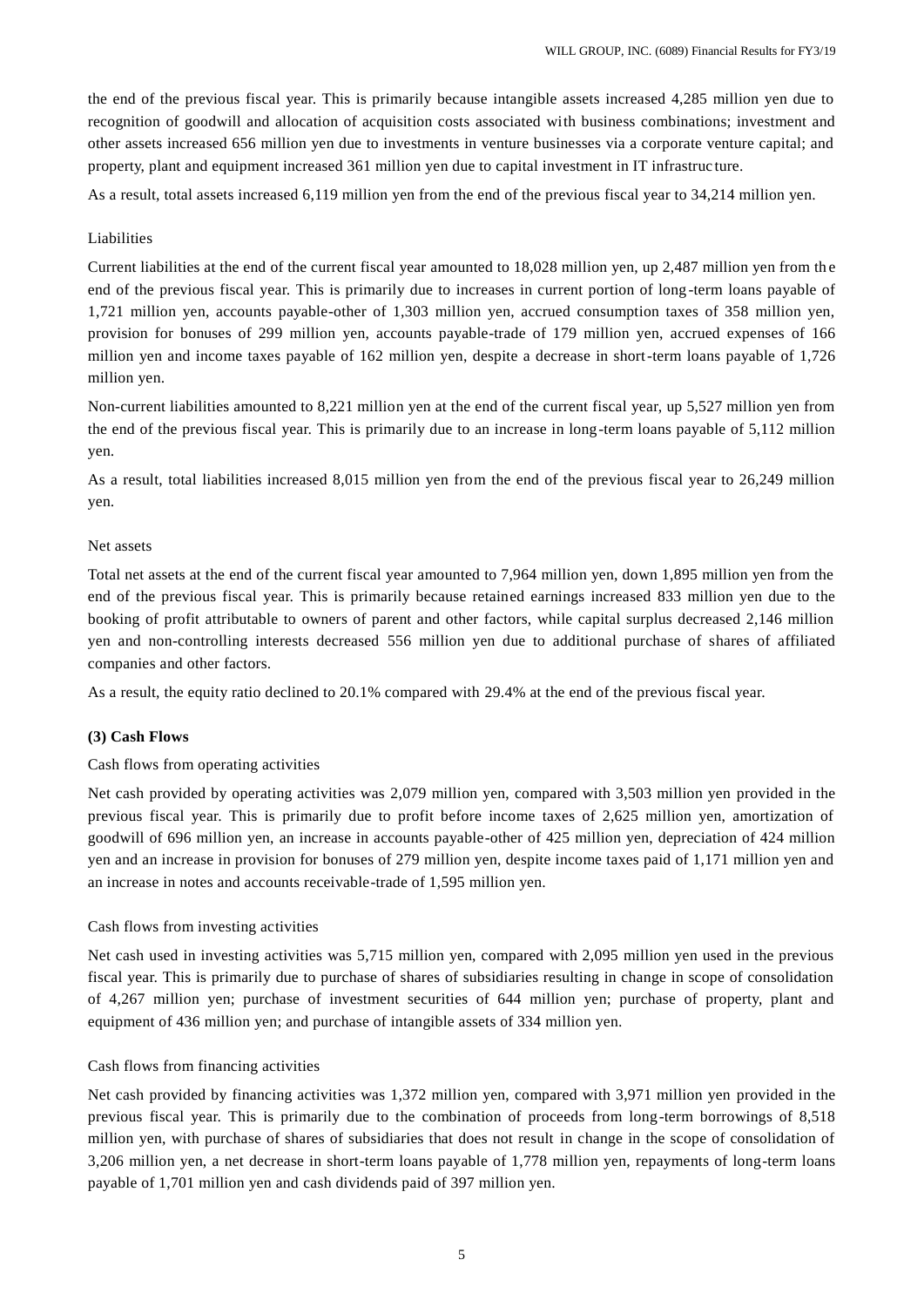## **(4) Basic Policy for Profit Distribution and Dividends in the Current and Next Fiscal Years**

The basic policy for dividends is to distribute earnings to shareholders while increasing internal reserves as needed to maintain the stability of business activities. More specifically, in view of the results of operations in each fiscal year and other factors, we have aimed to achieve a total return ratio of 30% (the sum of dividends paid and stock repurchases as a proportion to net profit) in 2020.

While the Company embraces a fundamental policy to pay dividends once a year, its Articles of Incorporation include a provision for the payment of an interim dividend as provided for in Article 454, Paragraph 5 of the Companies Act. The interim dividend is determined by the Board of Directors and the year-end dividend is determined at the general meeting of shareholders.

The Company plans to pay a year-end ordinary dividend of 18 yen per share for the fiscal year ended on March 31, 2019 and plans to pay the same ordinary dividend for the fiscal year ending on March 31, 2020.

## **(5) Outlook**

Our Group formulated the medium-term management plan "Will Vision 2020" running through the fiscal year ending March 31, 2020 and has sought to achieve targets set out in the plan. We have already achieved the sales target of 100.0 billion yen a year ahead of schedule, with contribution of M&A mostly overseas to our earnings; in the period ending March 31, 2020, we will strive to achieve an operating profit of 4.0 billion yen.

In the matured Sales Outsourcing and Call Center Outsourcing businesses, two of the three major business segments, recruiting employees has become more difficult due to changing business environment, as compared to when the medium-term management plan was formulated. In the years ahead, the Care Support Business, the Overseas Human Resources Business and the HR Support Business for Startups – positioned as three strategic growth businesses – are expected to grow strongly. We also expect that other existing businesses, including the ALT temporary staffing services, the temporary staffing and permanent placement of nursery school personnel, and the construction management engineer temporary staffing and permanent placement business, will keep on growing.

In addition, to drive recruitment of employees in Japan, one of our key management issues, we plan to bring together the services of major subsidiaries in Japan under the brand name of "WILLOF" in October 2019, so that we can increase our name recognition and improve the Group's ability to provide relevant services. More specifically, we focus on increasing the number of people recruited through our own website and referral of candidates by our existing workforce to make our recruiting channel even stronger and ultimately strengthen our recruiti ng capability.

We have also decided to prepare the consolidated financial statements by voluntarily adopting International Financial Reporting Standards (IFRS) from the filing of Annual Securities Report for the fiscal year ended March 31, 2019, with the aim to facilitate comparison with other IFRS-based companies in capital markets and with a view to further expanding business globally.

Strategies by business segment are as shown below.

Outlook on the Sales Outsourcing Business is unclear as the business will likely be affected by a reduction in monthly communication charges and the volume of smartphone shipment is unlikely to grow in Japan. We therefore are determined to expand business outside the telecommunications sector. More specifically, we continue to expand temporary staffing and consignment services for the apparel sector and develop new businesses, such as the service to perform sales and marketing on behalf of customers. In the telecommunications sector, we will raise the proportion of full-time regular employees working on-site, improve sales performance, and enhance operating capabilities to ultimately improve profit margin.

In the Call Center Outsourcing Business where we expect the demand for outsourcing to keep growing, we focus on shifting away from temporary staffing to consignment services, as well as winning new consignment deals through the dispatch of hybrid teams, one of our strengths. In addition, we seek to raise profit margin by increasing the number of profitable deals.

We are also committed to receiving more orders in new sectors other than the food sector. Further, we strengthen the recruitment of foreign workers and make efforts to provide more job opportunities to foreign interns and foreigners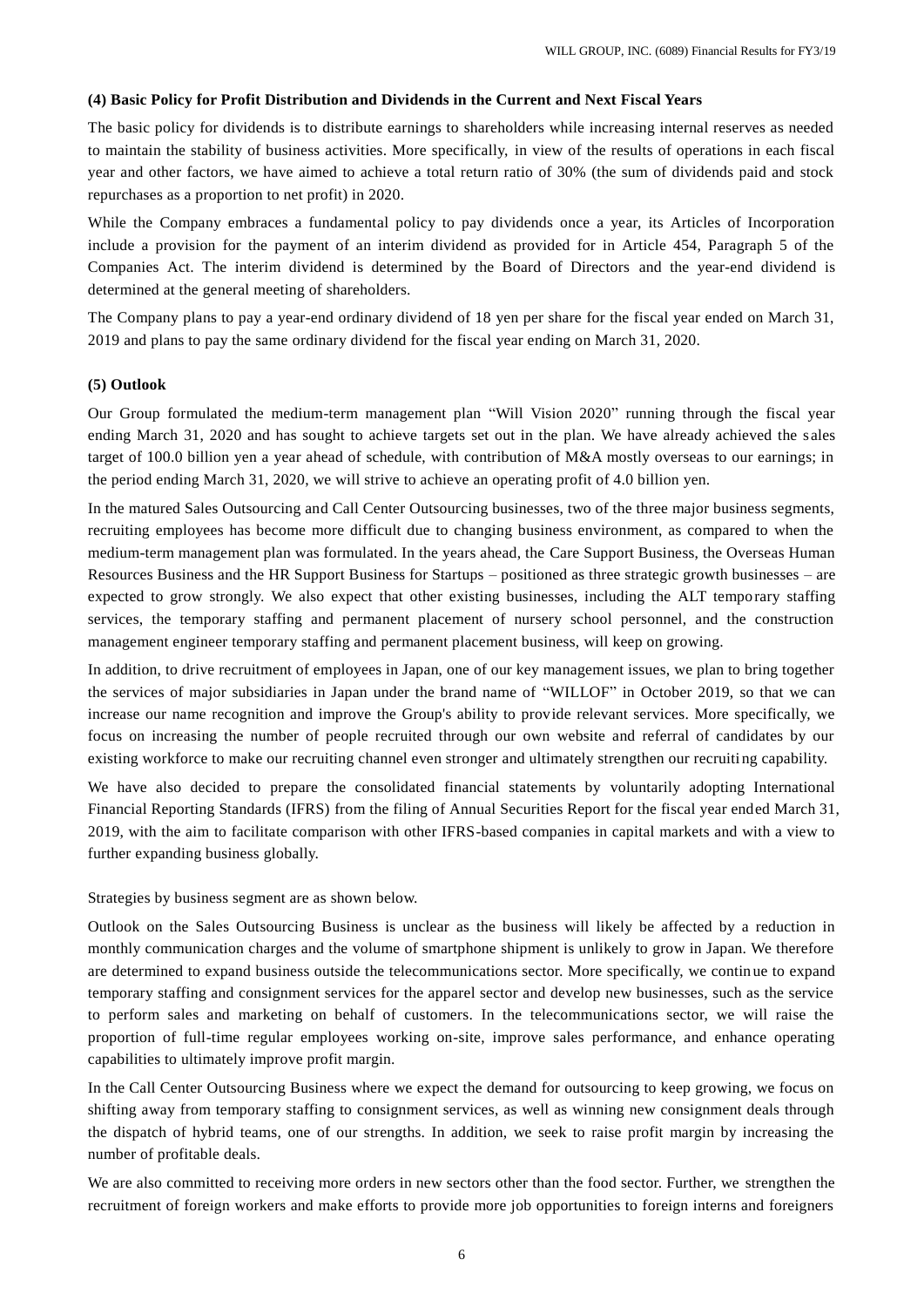with the status of residence in Japan.

In the Care Support Business, as we have almost completed the deployment of business locations, we will focus on improving profit margin. By leveraging our nationwide network, we will increase sales from permanent placement, which are more profitable, and strengthen the competitiveness of the business as a new pillar of growth. We also launch the consigned management of foreign interns and foreigners with the status of residence in Japan.

In the Overseas Human Resources Business, we will remain committed to our M&A strategy primarily in the ASEAN and Oceania regions, and strengthen collaborations among consolidated subsidiaries so they can refer each other to their customers.

In the HR Support Business for Startups, we will focus on improving productivity through a range of measures and technologies to improve operational efficiency, including an automated matching system, while increasing the number of consultants. We will also upgrade our information platform dedicated to growth industries.

In the Others segment, we plan to expand existing businesses, including the temporary staffing and placement services for construction management engineers and nursery school personnel, and placement of foreign part-time workers, while proactively making efforts to develop new businesses by investing in and providing support to promising startups via a corporate venture capital, and also creating and establishing a new source of earnings.

Based on this outlook, in the fiscal year ending on March 31, 2020, we expect to record net sales of 120,000 million yen, operating profit of 4,000 million yen, profit before tax of 3,800 million yen, profit of 2,300 million yen, profit attributable to owners of parent of 1,970 million yen, and EBITDA of 4,700 million yen. All these figures are calculated with the assumed foreign exchange rates of JPY 77.00 per SGD and JPY 79.00 per AUD.

These forecasts are based on the Group's estimates made using the information currently available to the Group, and thus, carry potential risk and uncertainty. Actual performance, therefore, may differ from these forecasts for a number of reasons and changes in related factors.

## **2. Management Policies**

## **(1) Basic Management Policy**

The Group is dedicated to the mission of serving as an agent of change to bring about positive changes to both individuals and organizations. The unique feature of its operations lies in its ability to "dispatch a hybrid team" consisting of field supporters (full-time regular employees working on-site) and temporary workers. The Group sought to increase its in-store share and expand its geographic coverage in Japan and abroad, and as a result, achieved rapid growth even as the temporary staffing market remained generally flat in Japan since the global financial crisis. More recently, Japan's human resources service market has been growing steady, supported by improving employment environment and strong demand for workers from Japanese companies on the back of gradual economic recovery.

Towards further growth and business expansion, the Group is expanding operations to more business fields and geographic areas. New business fields include temporary staffing and permanent placement services for nursing care personnel in the medical and nursing care sector, which is expected to continue growing; and temporary staffing and permanent placement services for engineers. We will also seek new opportunities in other sectors in order to build next pillars of business growth. For growth outside Japan, we have focused on the ASEAN and Oceania regions, predominantly Singapore and Australia. We will remain committed to expansion overseas especially in these areas which have significant growth potential.

## **(2) Performance Targets**

We have placed priority on sales and operating profit as key performance targets. In accordance with our medium-term management plan "Will Vision 2020," we have aimed to achieve sales of 100.0 billion yen and operating profit of 4.0 billion yen in the fiscal year ending on March 31, 2020. As we have already achieved the sales target during the current fiscal year, we are determined to achieve operating profit of 4.0 billion yen in the next fiscal year.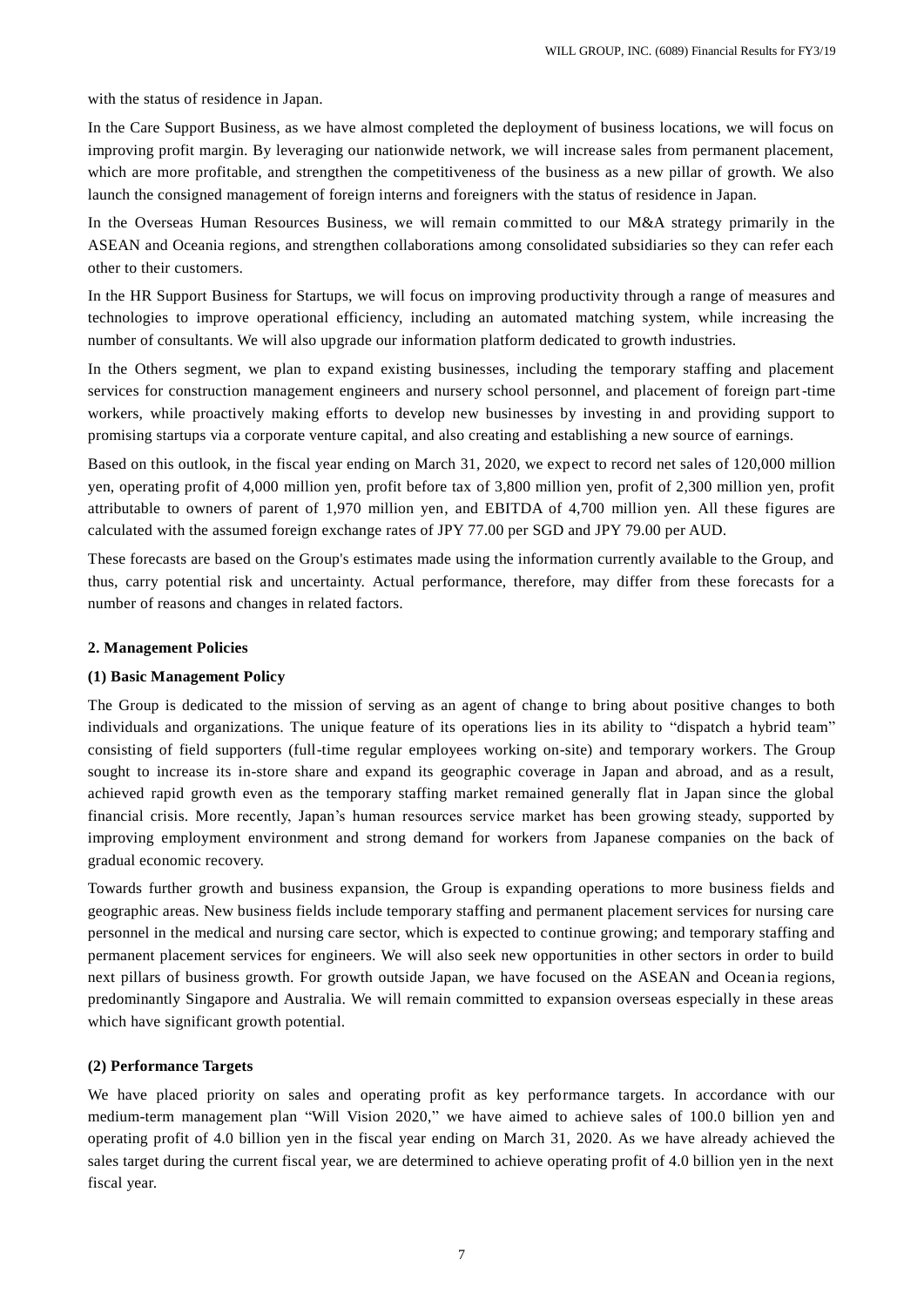#### **(3) Medium- to Long-term Business Strategy**

Based on our medium-term management plan "Will Vision 2020," we have worked to achieve the following strategic goals. In the medium-term management plan, the Group is committed to the slogan "Growing into No.1 player specialized in certain job categories of the human resources services market" with a view to transforming itself into a conglomerate centered on a comprehensive human resources service company. The Will Vision for the fiscal year ending on March 31, 2020 is a roadmap for accomplishing these goals. "Will," used in the vision as well as in the company name, stands for the four fields where we aim to be No.1 player by creating a strong brand and delivering on high expected values: "Working," "Interesting," "Learning" and "Living."

## 1) Grow into the No.1 player in the existing three major business segments

We aim to become the No.1 player in the following three major business segments, namely Sales Outsourcing Business, Call Center Outsourcing Business and Factory Outsourcing Business. We are accomplishing this by: i) dispatching "hybrid teams," a distinguishing feature and strength of the Group, to raise our in-store share, ii) expanding into geographic areas where we have no operational presence, and iii) "diversifying into peripheral business segments" through synergetic M&A.

#### 2) Establish three more core businesses

We plan to develop three of our new businesses that are highly promising and have significant growth potential into new pillars of growth for the future, which are "Care Support Business," "Overseas Human Resources Business" and "HR Support Business for Startups." We will proactively make substantial investments and take a range of actions to accomplish this goal.

## 3) Create new businesses of a certain scales in other business fields

We will build a foundation for a virtuous business creation cycle and a model for business growth that will keep functioning after the period of the current medium-term management plan. To achieve this, we will expand our presence in business fields other than "Working," through investment in, alliance with and M&A of promising startups via Will Group Fund Limited Liability Partnership, a corporate venture capital fund. We are also committed to driving innovation in existing human resources service segments and achieving further growth in the "Working" business field via Will Group HR Tech Fund Limited Liability Partnership, a corporate venture capital fund providing support to startups both in Japan and abroad that have innovative technologies in connection with human resources services.

#### **(4) Challenges**

This section explains important issues for the Group.

1) Improve customer satisfaction

Customers' needs have become increasingly diverse and sophisticated in line with changing market environment. In order to meet such diverse customer needs, we will work closely with our customers and build a structure that helps us understand their needs more accurately. We will also meet their sophisticated needs by reinforcing our organizational and operational structures so that we can further improve our expertise and ultimately increase satisfaction of our corporate customers and grow into a company they choose over others.

# 2) Recruit people with advanced professional skills

In the human resources service business, recruiting talented employees is vital to achieving its growth. However, hiring people is difficult in Japan because of lingering labor shortage in the country. In this environment, people who can immediately make a contribution and those who have advanced professional skills are in even greater demand.

To recruit employees for our own operations, we need to make our recruiting channels even stronger. This includes recruiting activities using our website and referral of prospective workers by our current workforce. We also plan to make screening standards for new employees stricter.

We will enhance training programs given to our employees prior to their assignments, which will provide them with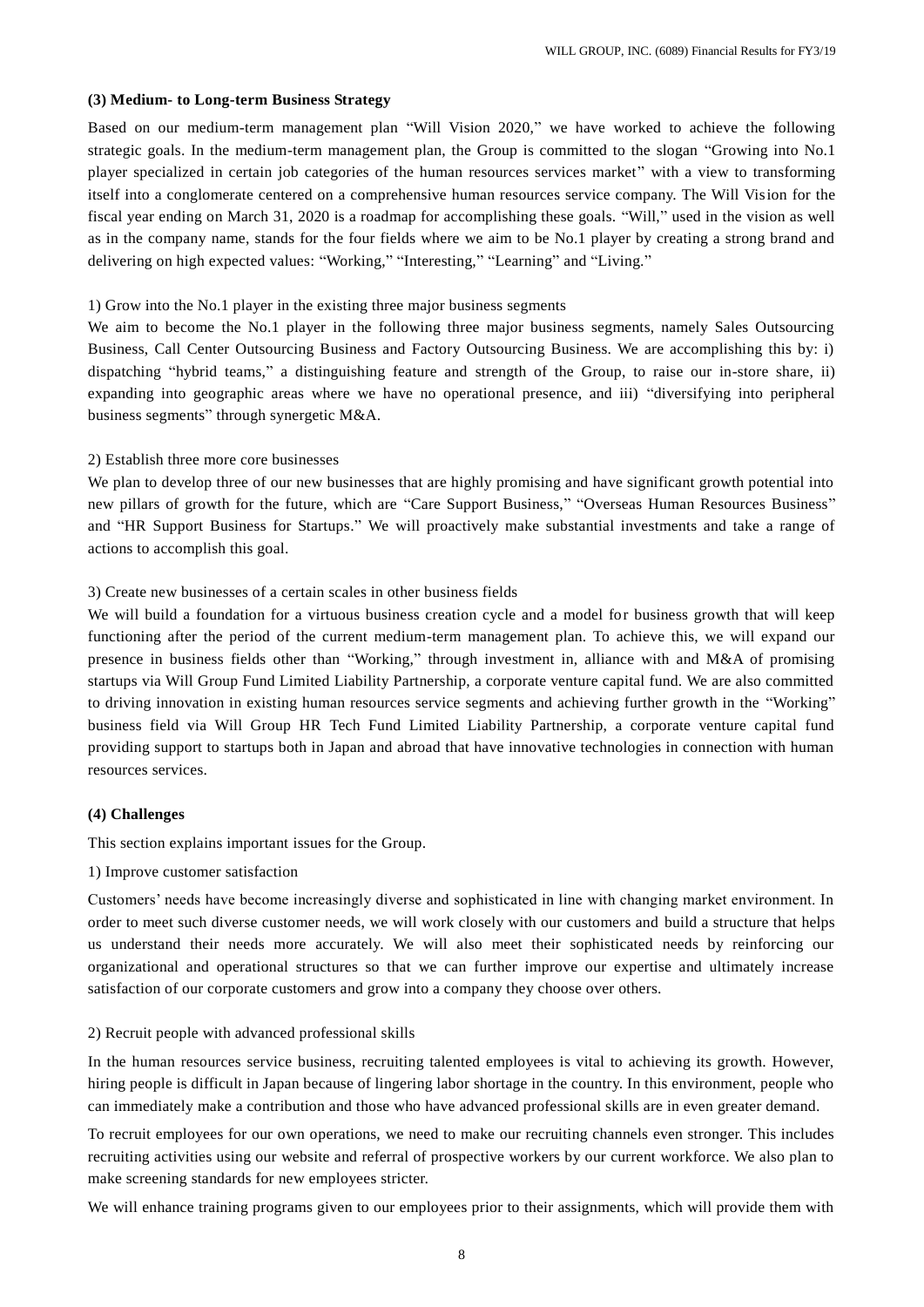necessary skills and mindset. We will also provide follow-up training periodically to those working on projects. These training programs will help our workforce further improve their professional skills.

### 3) Expand business domains

Over the years, our objective has been to establish a stable foundation for business operations. To fulfill this objective, we have focused our business activities on temporary staffing of sales personnel, call center operators and manufacturing sector personnel and related consignment services. We now plan to conduct extensive sales activities to increase our market share in all of these business domains.

Meanwhile, the Group is also expanding its business domains and geographic coverage to achieve further growth and expansion. New business domains include temporary staffing and permanent placement services for nursing care personnel in the medical and nursing care sector, which is expected to continue growing; and temporary staffing and permanent placement services for engineers. We will also seek new opportunities in other business domains in order to build next pillars of our growth.

For growth outside Japan, we have focused on the ASEAN and Oceania regions, predominantly Singapore and Australia. We will remain committed to expansion overseas especially in these areas which have significant growth potential.

#### **3. Basic Approach to the Selection of Accounting Standards**

The Group had continued to prepare consolidated financial statements based on Japanese GAAP. However, since the beginning of the fiscal year ended March 31, 2019, we have prepared consolidated financial statements in accordance with International Financial Reporting Standards (IFRS) with a view to further expanding business overseas and improving comparability of our financial information with that of IFRS-based companies abroad.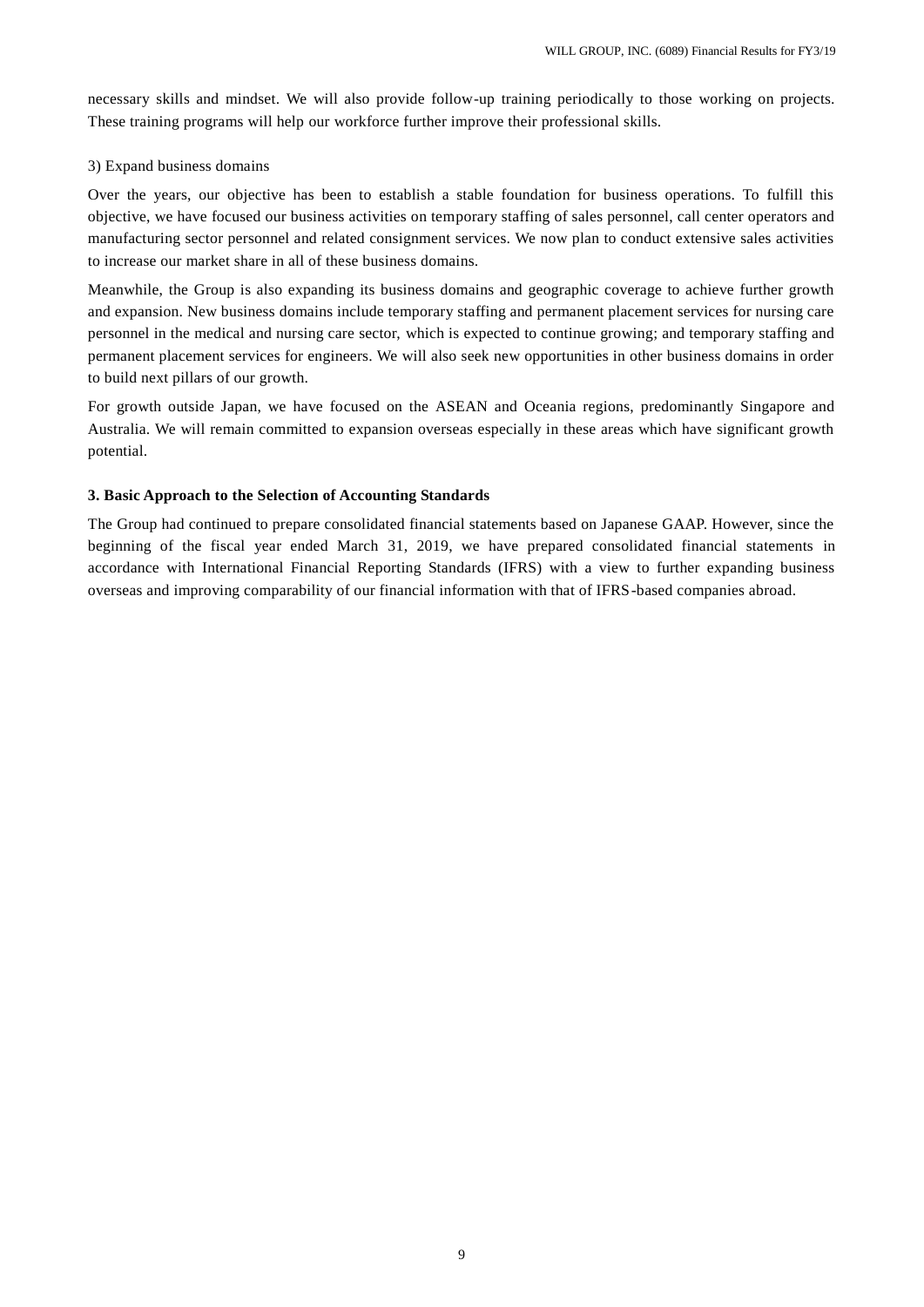# **4. Consolidated Financial Statements and Notes**

# **(1) Consolidated Balance Sheet**

|                                     |                       | (Millions of yen)     |
|-------------------------------------|-----------------------|-----------------------|
|                                     | FY3/18                | FY3/19                |
|                                     | (As of Mar. 31, 2018) | (As of Mar. 31, 2019) |
| Assets                              |                       |                       |
| Current assets                      |                       |                       |
| Cash and deposits                   | 9,236                 | 6,958                 |
| Notes and accounts receivable-trade | 11,661                | 14,513                |
| Real estate for sale                | 305                   | 777                   |
| Work in process                     | 190                   | 298                   |
| Real estate for sale in process     | 551                   |                       |
| Other                               | 410                   | 627                   |
| Allowance for doubtful accounts     | (10)                  | (13)                  |
| Total current assets                | 22,345                | 23,162                |
| Non-current assets                  |                       |                       |
| Property, plant and equipment       |                       |                       |
| Buildings and structures            | 694                   | 765                   |
| Accumulated depreciation            | (183)                 | (236)                 |
| Buildings and structures, net       | 510                   | 528                   |
| Leased assets                       | 45                    | 37                    |
| Accumulated depreciation            | (35)                  | (31)                  |
| Leased assets, net                  | 10                    | 6                     |
| Other                               | 893                   | 1,277                 |
| Accumulated depreciation            | (456)                 | (493)                 |
| Other, net                          | 437                   | 783                   |
| Total property, plant and equipment | 958                   | 1,319                 |
| Intangible assets                   |                       |                       |
| Goodwill                            | 1,744                 | 4,735                 |
| Other                               | 1,620                 | 2,914                 |
| Total intangible assets             | 3,365                 | 7,650                 |
| Investments and other assets        |                       |                       |
| Investment securities               | 333                   | 868                   |
| Deferred tax assets                 | 529                   | 602                   |
| Other                               | 566                   | 621                   |
| Allowance for doubtful accounts     | (2)                   | (10)                  |
| Total investments and other assets  | 1,426                 | 2,083                 |
| Total non-current assets            | 5,749                 | 11,052                |
| Total assets                        | 28,095                | 34,214                |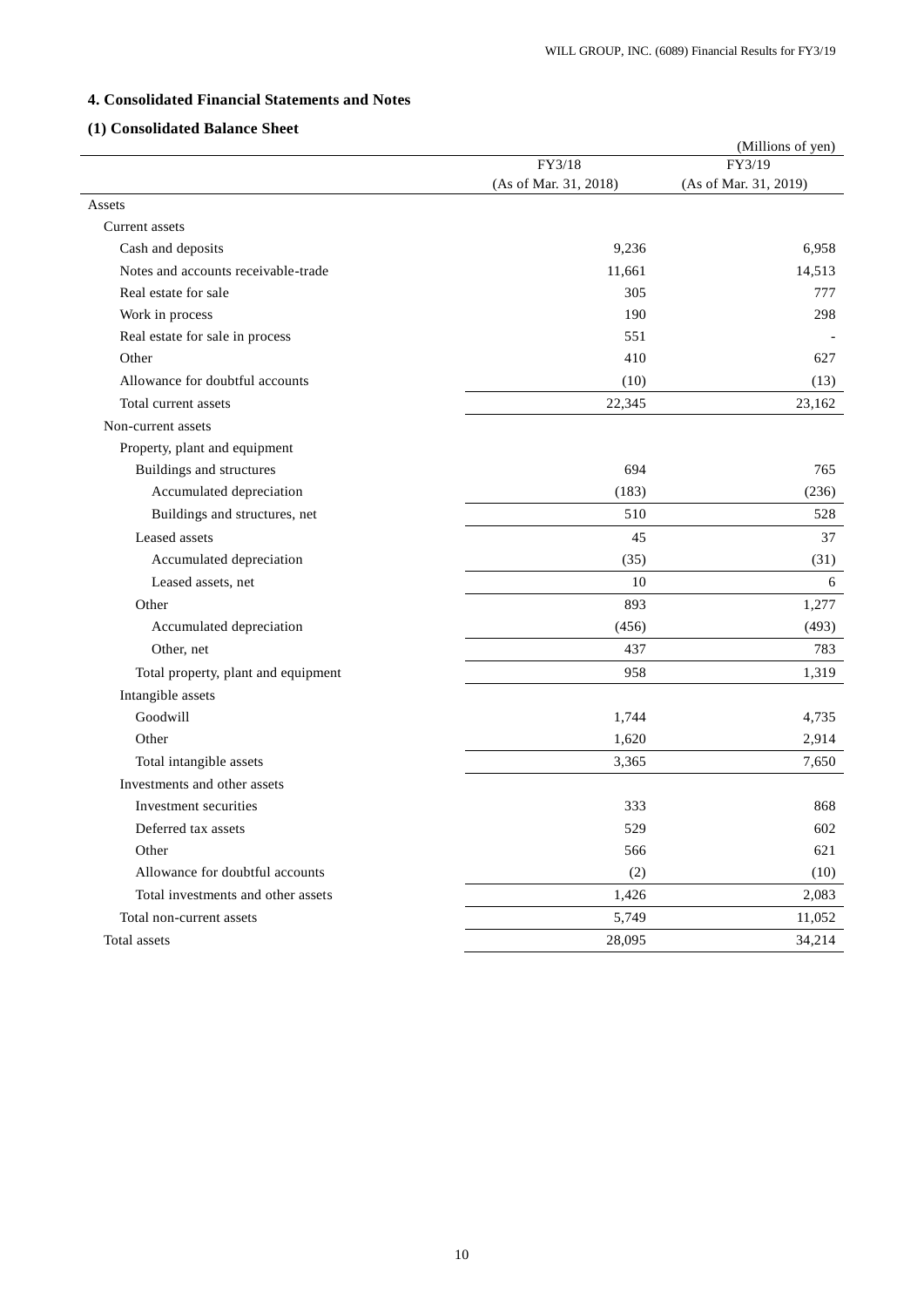|                                                       |                       | (Millions of yen)     |
|-------------------------------------------------------|-----------------------|-----------------------|
|                                                       | FY3/18                | FY3/19                |
|                                                       | (As of Mar. 31, 2018) | (As of Mar. 31, 2019) |
| Liabilities                                           |                       |                       |
| Current liabilities                                   |                       |                       |
| Accounts payable-trade                                | 628                   | 807                   |
| Short-term loans payable                              | 3,102                 | 1,375                 |
| Current portion of long-term loans payable            | 828                   | 2,549                 |
| Accounts payable-other                                | 6,348                 | 7,652                 |
| Accrued expenses                                      | 1,130                 | 1,297                 |
| Income taxes payable                                  | 451                   | 613                   |
| Accrued consumption taxes                             | 1,356                 | 1,714                 |
| Provision for bonuses                                 | 564                   | 863                   |
| Provision for refund of permanent placement income    | 30                    | 45                    |
| Provision for office transfer loss                    | $\mathbf{0}$          | $\Omega$              |
| Other                                                 | 1,099                 | 1,110                 |
| Total current liabilities                             | 15,541                | 18,028                |
| Non-current liabilities                               |                       |                       |
| Long-term loans payable                               | 2,417                 | 7,529                 |
| Lease obligations                                     | 7                     | 3                     |
| Deferred tax liabilities                              | 255                   | 665                   |
| Retirement benefit liability                          | 4                     | 5                     |
| Other                                                 | 8                     | 17                    |
| Total non-current liabilities                         | 2,693                 | 8,221                 |
| Total liabilities                                     | 18,234                | 26,249                |
| Net assets                                            |                       |                       |
| Shareholders' equity                                  |                       |                       |
| Capital stock                                         | 1,993                 | 2,017                 |
| Capital surplus                                       | 2,445                 | 299                   |
| Retained earnings                                     | 3,972                 | 4,806                 |
| Treasury shares                                       | (2)                   | (2)                   |
| Total shareholders' equity                            | 8,409                 | 7,120                 |
| Accumulated other comprehensive income                |                       |                       |
| Valuation difference on available-for-sale securities | $\boldsymbol{0}$      | (2)                   |
| Deferred gains or losses on hedges                    |                       | (18)                  |
| Foreign currency translation adjustment               | (143)                 | (221)                 |
| Total accumulated other comprehensive income          | (142)                 | (242)                 |
| Share acquisition rights                              | 157                   | 207                   |
| Non-controlling interests                             | 1,436                 | 880                   |
| Total net assets                                      | 9,860                 | 7,964                 |
| Total liabilities and net assets                      | 28,095                | 34,214                |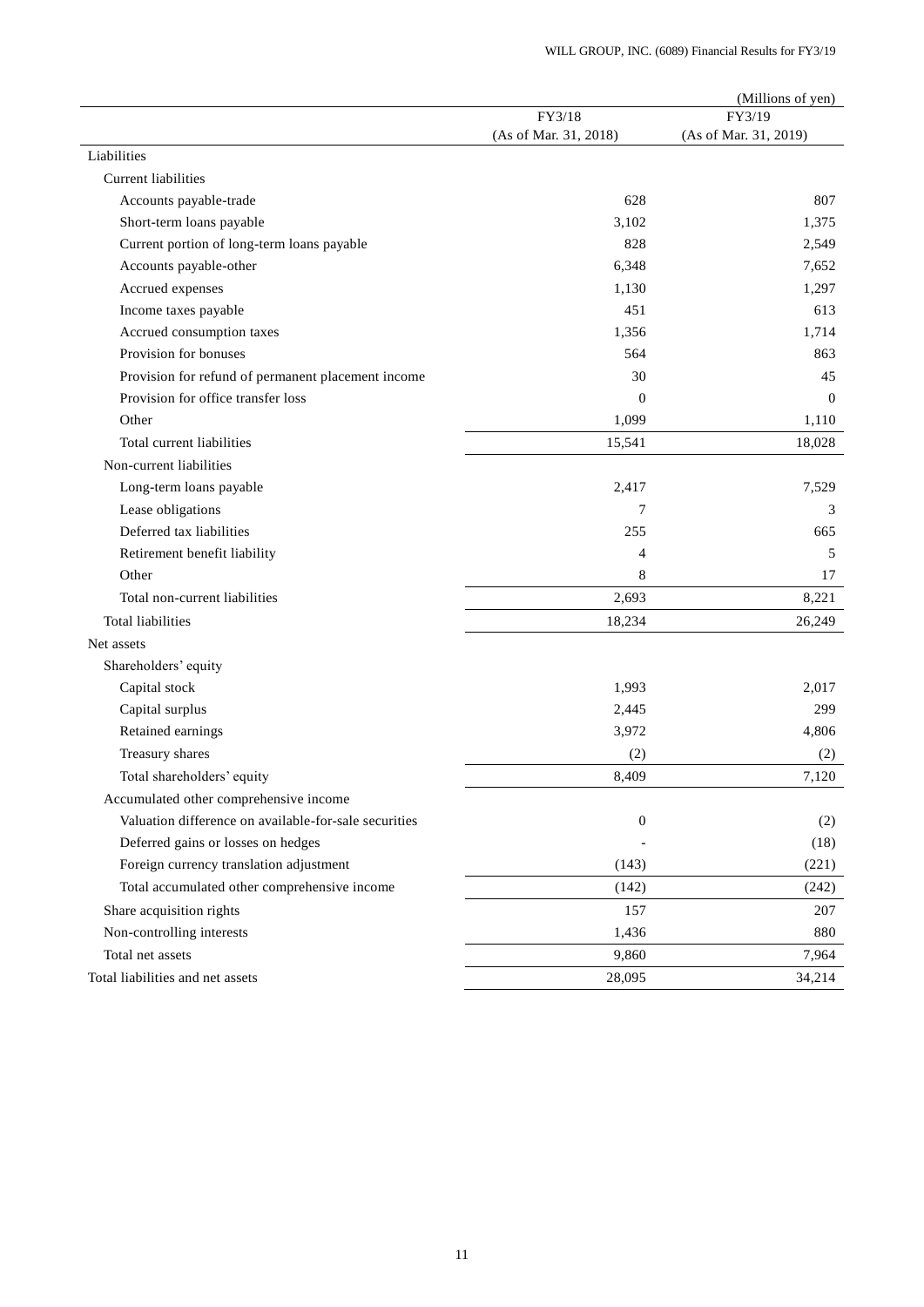# **(2) Consolidated Statements of Income and Comprehensive Income**

# **Consolidated Statement of Income**

|                                                        |                                | (Millions of yen)                |
|--------------------------------------------------------|--------------------------------|----------------------------------|
|                                                        | FY3/18                         | FY3/19                           |
|                                                        | (Apr. 1, 2017 – Mar. 31, 2018) | $(Apr. 1, 2018 - Mar. 31, 2019)$ |
| Net sales                                              | 79,197                         | 103,603                          |
| Cost of sales                                          | 63,138                         | 83,267                           |
| Gross profit                                           | 16,058                         | 20,335                           |
| Selling, general and administrative expenses           | 13,636                         | 17,787                           |
| Operating profit                                       | 2,422                          | 2,547                            |
| Non-operating income                                   |                                |                                  |
| Gain on investments in partnership                     |                                | 27                               |
| Interest income                                        | 2                              | $\overline{4}$                   |
| Subsidy income                                         | 76                             | 108                              |
| Other                                                  | 16                             | 17                               |
| Total non-operating income                             | 95                             | 158                              |
| Non-operating expenses                                 |                                |                                  |
| Interest expenses                                      | 23                             | 52                               |
| Financial commission fee                               | 23                             | 2                                |
| Foreign exchange losses                                | 12                             | 7                                |
| Other                                                  | 16                             | 7                                |
| Total non-operating expenses                           | 75                             | 69                               |
| Ordinary profit                                        | 2,441                          | 2,636                            |
| Extraordinary income                                   |                                |                                  |
| Gain on sales of non-current assets                    |                                | $\mathbf{0}$                     |
| Gain on sales of investment securities                 | 37                             | 5                                |
| Gain on sales of shares of subsidiaries and associates |                                | 26                               |
| Other                                                  | $\mathbf{0}$                   | $\mathbf{0}$                     |
| Total extraordinary income                             | 37                             | 31                               |
| <b>Extraordinary losses</b>                            |                                |                                  |
| Loss on sales of non-current assets                    | $\boldsymbol{0}$               | $\mathbf{0}$                     |
| Loss on retirement of non-current assets               | $\overline{2}$                 | 17                               |
| Impairment loss                                        |                                | 14                               |
| Loss on valuation of investment securities             | 56                             |                                  |
| Loss on litigation                                     |                                | 9                                |
| Other                                                  | 3                              | 1                                |
| Total extraordinary losses                             | 62                             | 43                               |
| Profit before income taxes                             | 2,416                          | 2,625                            |
| Income taxes-current                                   | 1,026                          | 1,195                            |
| Income taxes-deferred                                  | (105)                          | $\boldsymbol{0}$                 |
| Total income taxes                                     | 920                            | 1,196                            |
| Profit                                                 | 1,496                          | 1,428                            |
| Profit attributable to non-controlling interests       | 273                            | 196                              |
| Profit attributable to owners of parent                | 1,222                          | 1,231                            |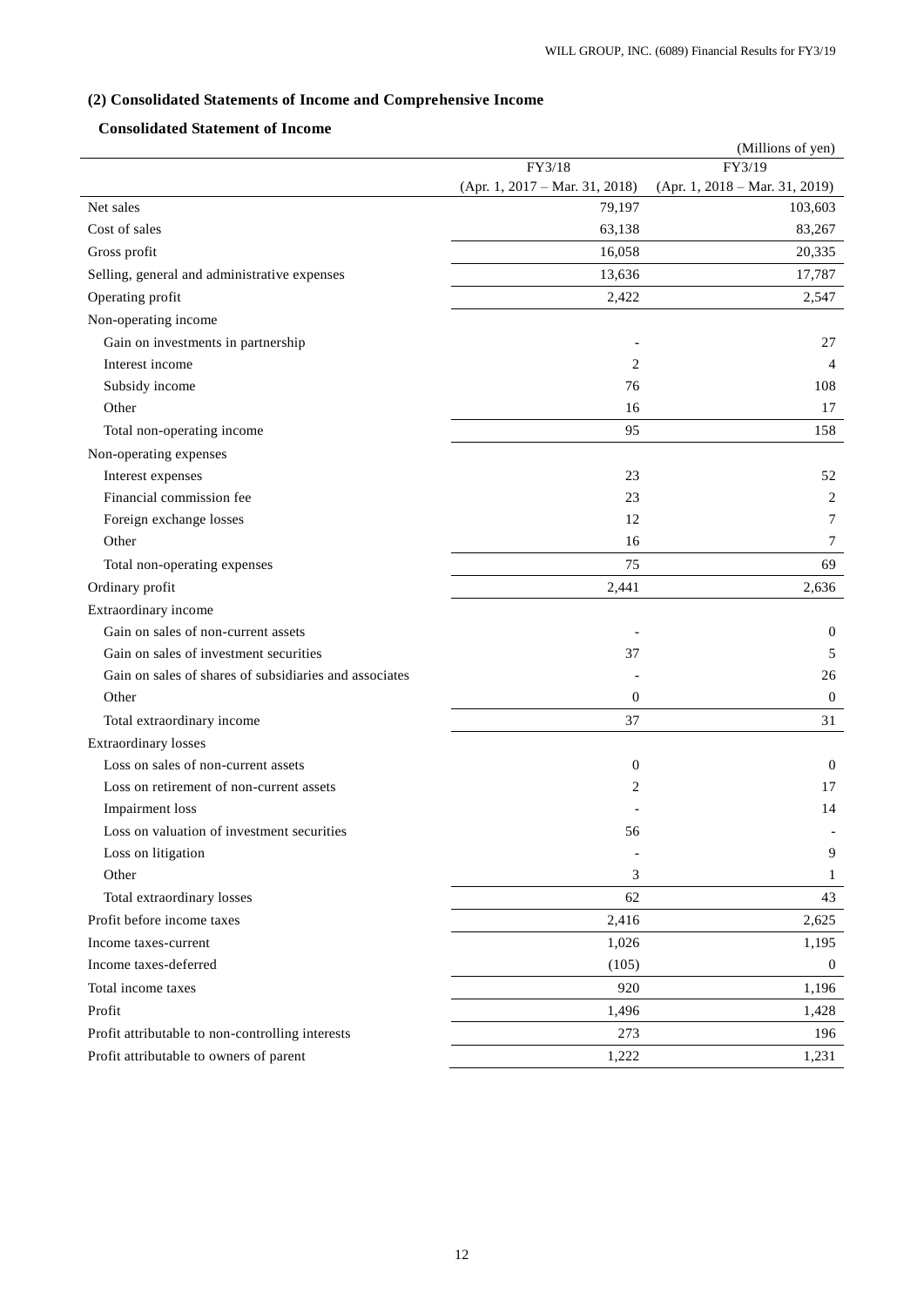# (Millions of yen) FY3/18 (Apr. 1, 2017 – Mar. 31, 2018) FY3/19 (Apr. 1, 2018 – Mar. 31, 2019) Profit  $1,428$   $1,428$ Other comprehensive income Valuation difference on available-for-sale securities 0 (3) Deferred gains or losses on hedges (18) Foreign currency translation adjustment (103) (83) Total other comprehensive income (106) (106) Comprehensive income 1,322 1,322 Comprehensive income attributable to Comprehensive income attributable to owners of parent 1,120 1,131 Comprehensive income attributable to non-controlling 272 2008 2012

# **Consolidated Statement of Comprehensive Income**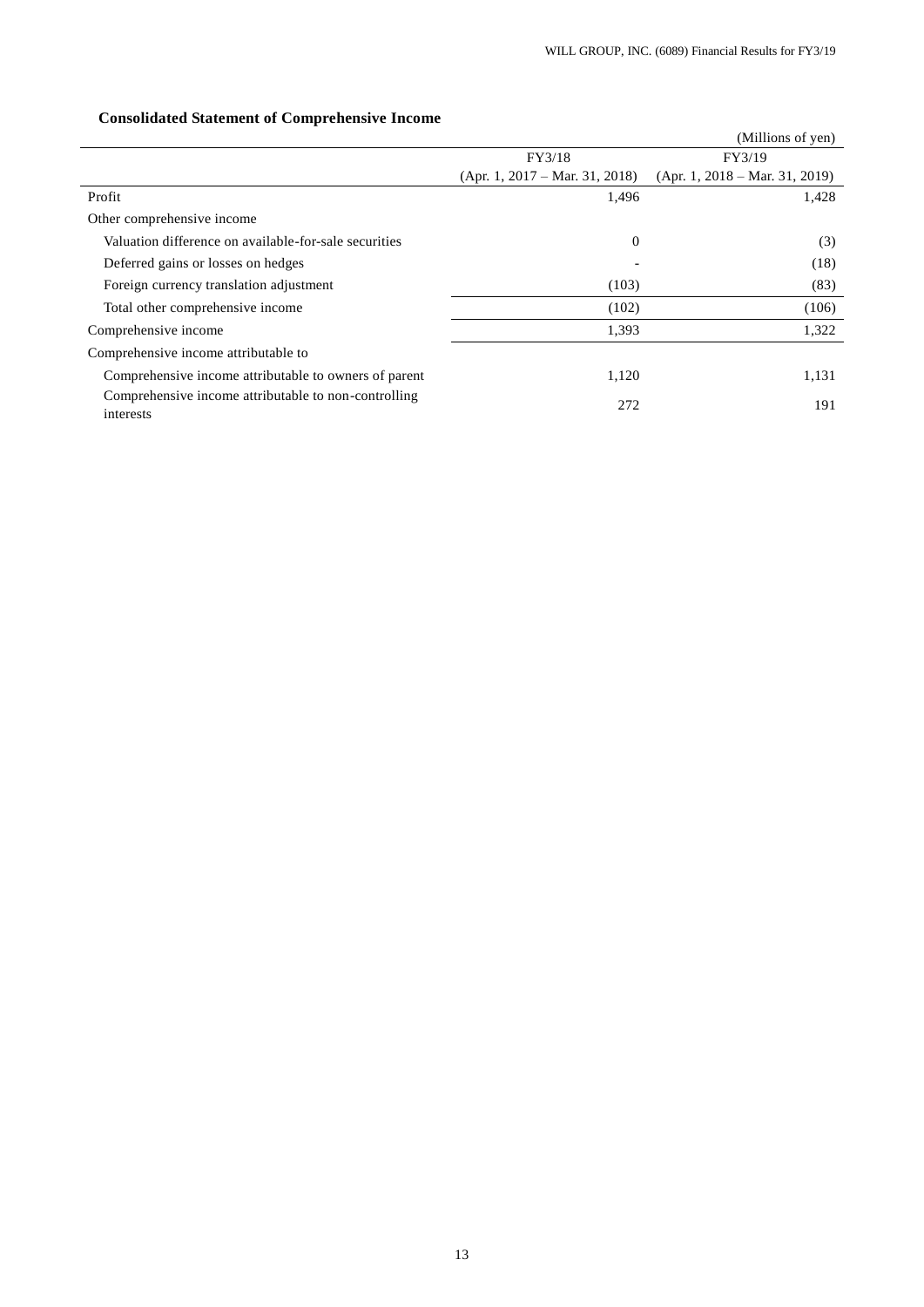# **(3) Consolidated Statement of Changes in Equity**

FY3/18 (Apr. 1, 2017 – Mar. 31, 2018)

|                                                                     |                      |                 |                   |                 | (Millions of yen)             |
|---------------------------------------------------------------------|----------------------|-----------------|-------------------|-----------------|-------------------------------|
|                                                                     | Shareholders' equity |                 |                   |                 |                               |
|                                                                     | Capital stock        | Capital surplus | Retained earnings | Treasury shares | Total shareholders'<br>equity |
| Balance at beginning of<br>current period                           | 609                  | 773             | 3,007             | (317)           | 4,073                         |
| Changes of items during<br>period                                   |                      |                 |                   |                 |                               |
| Issuance of new shares -<br>exercise of share<br>acquisition rights | 1,384                | 1,384           |                   |                 | 2,768                         |
| Dividends of surplus                                                |                      |                 | (257)             |                 | (257)                         |
| Purchase of shares of<br>consolidated subsidiaries                  |                      | (28)            |                   |                 | (28)                          |
| Sales of shares of<br>consolidated subsidiaries                     |                      | 55              |                   |                 | 55                            |
| Profit attributable to owners<br>of parent                          |                      |                 | 1,222             |                 | 1,222                         |
| Disposal of treasury shares                                         |                      | 259             |                   | 314             | 573                           |
| Net changes of items other<br>than shareholders' equity             |                      |                 |                   |                 |                               |
| Total changes of items during<br>period                             | 1,384                | 1,671           | 965               | 314             | 4,335                         |
| Balance at end of current<br>period                                 | 1,993                | 2,445           | 3,972             | (2)             | 8,409                         |

|                                                                     |                                                                 |                                             |                                                  |                                                           |                                | (Millions of yen)                |                     |
|---------------------------------------------------------------------|-----------------------------------------------------------------|---------------------------------------------|--------------------------------------------------|-----------------------------------------------------------|--------------------------------|----------------------------------|---------------------|
|                                                                     |                                                                 | Accumulated other comprehensive income      |                                                  |                                                           |                                |                                  |                     |
|                                                                     | Valuation<br>difference on<br>available-for-<br>sale securities | Deferred<br>gains or<br>losses on<br>hedges | Foreign<br>currency<br>translation<br>adjustment | Total<br>accumulated<br>other<br>comprehensi<br>ve income | Share<br>acquisition<br>rights | Non-<br>controlling<br>interests | Total net<br>assets |
| Balance at beginning of<br>current period                           |                                                                 |                                             | (39)                                             | (39)                                                      | 108                            | 875                              | 5,018               |
| Changes of items during<br>period                                   |                                                                 |                                             |                                                  |                                                           |                                |                                  |                     |
| Issuance of new shares -<br>exercise of share<br>acquisition rights |                                                                 |                                             |                                                  |                                                           |                                |                                  | 2,768               |
| Dividends of surplus                                                |                                                                 |                                             |                                                  |                                                           |                                |                                  | (257)               |
| Purchase of shares of<br>consolidated subsidiaries                  |                                                                 |                                             |                                                  |                                                           |                                |                                  | (28)                |
| Sales of shares of<br>consolidated subsidiaries                     |                                                                 |                                             |                                                  |                                                           |                                |                                  | 55                  |
| Profit attributable to owners<br>of parent                          |                                                                 |                                             |                                                  |                                                           |                                |                                  | 1,222               |
| Disposal of treasury shares                                         |                                                                 |                                             |                                                  |                                                           |                                |                                  | 573                 |
| Net changes of items other<br>than shareholders' equity             | $\overline{0}$                                                  |                                             | (103)                                            | (102)                                                     | 48                             | 561                              | 506                 |
| Total changes of items during<br>period                             | $\overline{0}$                                                  |                                             | (103)                                            | (102)                                                     | 48                             | 561                              | 4,842               |
| Balance at end of current<br>period                                 | 0                                                               |                                             | (143)                                            | (142)                                                     | 157                            | 1,436                            | 9,860               |

14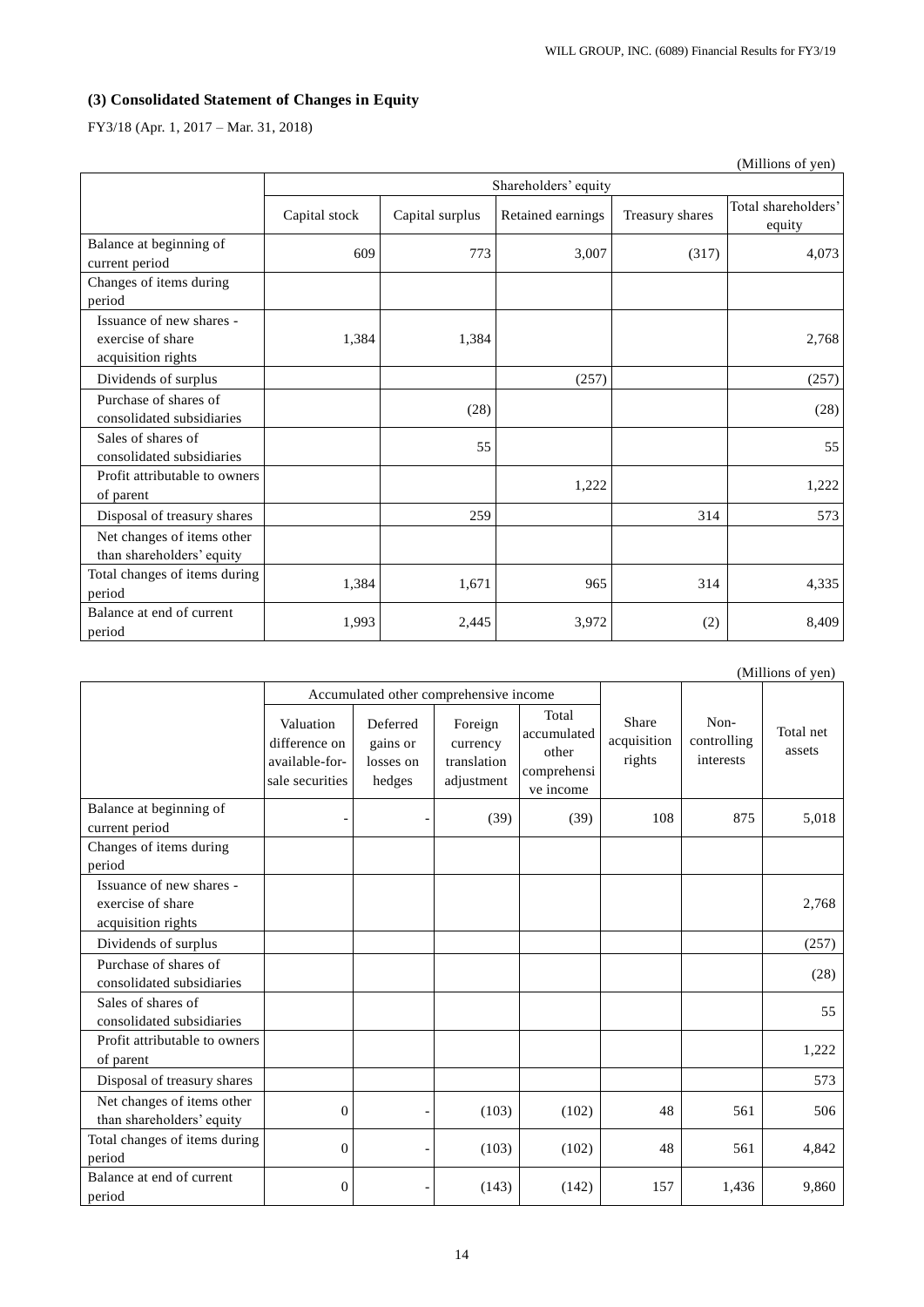|                                                                     |                      |                 |                   |                 | (Millions of yen)             |
|---------------------------------------------------------------------|----------------------|-----------------|-------------------|-----------------|-------------------------------|
|                                                                     | Shareholders' equity |                 |                   |                 |                               |
|                                                                     | Capital stock        | Capital surplus | Retained earnings | Treasury shares | Total shareholders'<br>equity |
| Balance at beginning of<br>current period                           | 1,993                | 2,445           | 3,972             | (2)             | 8.409                         |
| Changes of items during<br>period                                   |                      |                 |                   |                 |                               |
| Issuance of new shares -<br>exercise of share<br>acquisition rights | 23                   | 23              |                   |                 | 47                            |
| Dividends of surplus                                                |                      |                 | (398)             |                 | (398)                         |
| Purchase of shares of<br>consolidated subsidiaries                  |                      | (2,197)         |                   |                 | (2,197)                       |
| Sales of shares of<br>consolidated subsidiaries                     |                      | 27              |                   |                 | 27                            |
| Profit attributable to owners<br>of parent                          |                      |                 | 1,231             |                 | 1,231                         |
| Disposal of treasury shares                                         |                      |                 |                   | (0)             | (0)                           |
| Net changes of items other<br>than shareholders' equity             |                      |                 |                   |                 |                               |
| Total changes of items during<br>period                             | 23                   | (2,146)         | 833               | (0)             | (1,288)                       |
| Balance at end of current<br>period                                 | 2,017                | 299             | 4,806             | (2)             | 7,120                         |

(Millions of yen)

|                                                                     |                                                                 | Accumulated other comprehensive income      |                                                  |                                                           |                                |                                  |                     |
|---------------------------------------------------------------------|-----------------------------------------------------------------|---------------------------------------------|--------------------------------------------------|-----------------------------------------------------------|--------------------------------|----------------------------------|---------------------|
|                                                                     | Valuation<br>difference on<br>available-for-<br>sale securities | Deferred<br>gains or<br>losses on<br>hedges | Foreign<br>currency<br>translation<br>adjustment | Total<br>accumulated<br>other<br>comprehensi<br>ve income | Share<br>acquisition<br>rights | Non-<br>controlling<br>interests | Total net<br>assets |
| Balance at beginning of<br>current period                           | $\mathbf{0}$                                                    |                                             | (143)                                            | (142)                                                     | 157                            | 1,436                            | 9.860               |
| Changes of items during<br>period                                   |                                                                 |                                             |                                                  |                                                           |                                |                                  |                     |
| Issuance of new shares -<br>exercise of share<br>acquisition rights |                                                                 |                                             |                                                  |                                                           |                                |                                  | 47                  |
| Dividends of surplus                                                |                                                                 |                                             |                                                  |                                                           |                                |                                  | (398)               |
| Purchase of shares of<br>consolidated subsidiaries                  |                                                                 |                                             |                                                  |                                                           |                                |                                  | (2,197)             |
| Sales of shares of<br>consolidated subsidiaries                     |                                                                 |                                             |                                                  |                                                           |                                |                                  | 27                  |
| Profit attributable to owners<br>of parent                          |                                                                 |                                             |                                                  |                                                           |                                |                                  | 1,231               |
| Disposal of treasury shares                                         |                                                                 |                                             |                                                  |                                                           |                                |                                  | (0)                 |
| Net changes of items other<br>than shareholders' equity             | (3)                                                             | (18)                                        | (77)                                             | (100)                                                     | 50                             | (556)                            | (606)               |
| Total changes of items during<br>period                             | (3)                                                             | (18)                                        | (77)                                             | (100)                                                     | 50                             | (556)                            | (1,895)             |
| Balance at end of current<br>period                                 | (2)                                                             | (18)                                        | (221)                                            | (242)                                                     | 207                            | 880                              | 7,964               |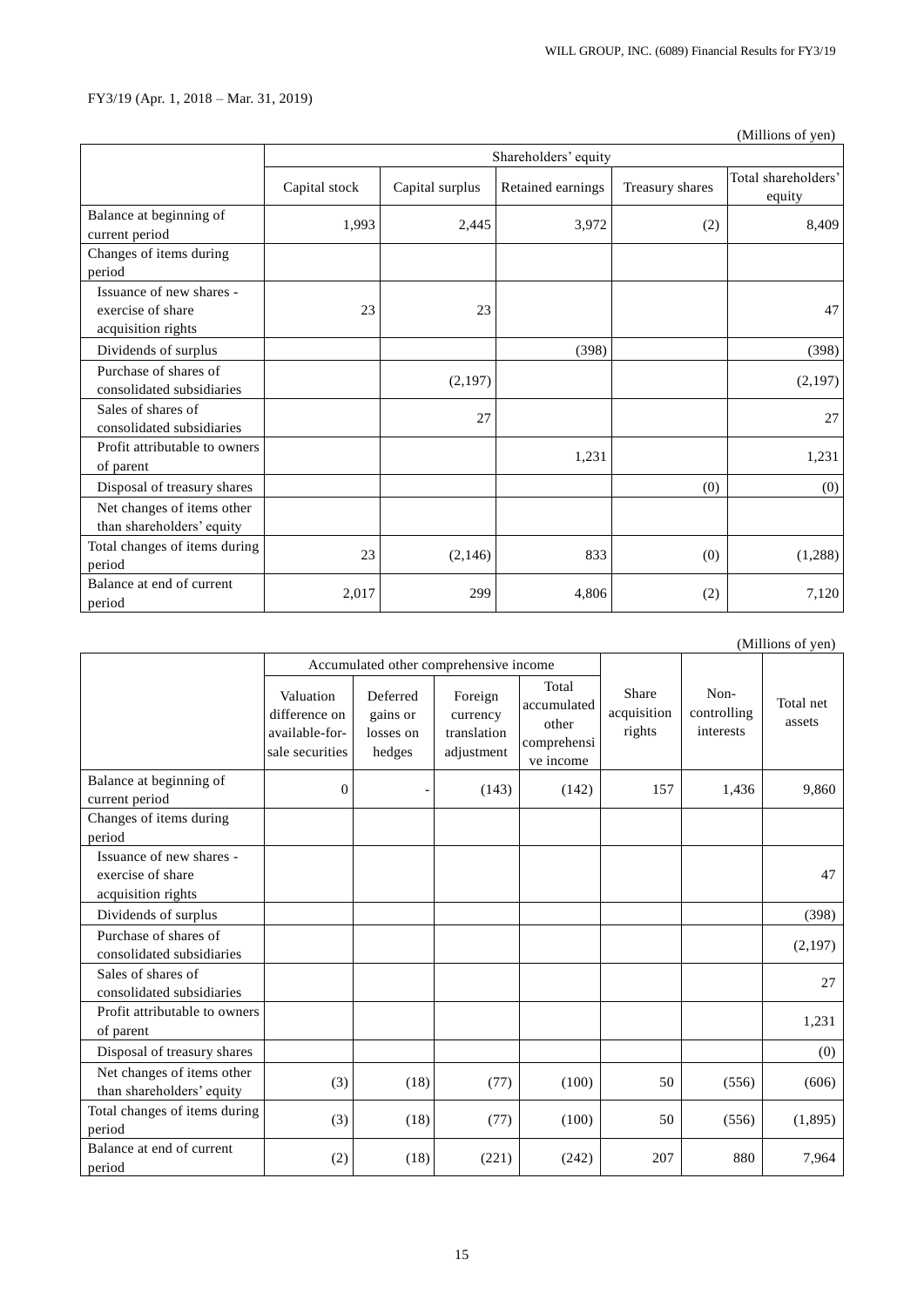|                                                                              |                                  | (Millions of yen)             |
|------------------------------------------------------------------------------|----------------------------------|-------------------------------|
|                                                                              | FY3/18                           | FY3/19                        |
|                                                                              | $(Apr. 1, 2017 - Mar. 31, 2018)$ | (Apr. 1, 2018– Mar. 31, 2019) |
| Cash flows from operating activities                                         |                                  |                               |
| Profit before income taxes                                                   | 2,416                            | 2,625                         |
| Depreciation                                                                 | 252                              | 424                           |
| Amortization of goodwill                                                     | 369                              | 696                           |
| Impairment loss                                                              |                                  | 14                            |
| Share-based compensation expenses                                            | 51                               | 51                            |
| Increase (decrease) in provision for bonuses                                 | 100                              | 279                           |
| Increase (decrease) in allowance for doubtful accounts                       | $\theta$                         | 10                            |
| Increase (decrease) in provision for refund of permanent<br>placement income | (22)                             | 14                            |
| Increase (decrease) in provision for office transfer loss                    | $\mathbf{0}$                     | (0)                           |
| Increase (decrease) in retirement benefit liability                          | 4                                | $\overline{0}$                |
| Interest and dividend income                                                 | (2)                              | (4)                           |
| Interest expenses                                                            | 23                               | 52                            |
| Office transfer loss                                                         | 3                                | 1                             |
| Loss (gain) on sales of non-current assets                                   | $\Omega$                         | (0)                           |
| Loss (gain) on sales of investment securities                                | (37)                             | (5)                           |
| Loss on retirement of non-current assets                                     | 2                                | 17                            |
| Loss (gain) on sales of shares of subsidiaries                               |                                  | (26)                          |
| Loss (gain) on valuation of investment securities                            | 56                               |                               |
| Decrease (increase) in notes and accounts receivable-trade                   | (640)                            | (1,595)                       |
| Decrease (increase) in inventories                                           | (38)                             | (111)                         |
| Decrease (increase) in real estate for sale in process                       | (240)                            | 551                           |
| Decrease (increase) in real estate for sale                                  | 5                                | (471)                         |
| Increase (decrease) in notes and accounts payable-trade                      | 28                               | 139                           |
| Increase (decrease) in accounts payable-other                                | 907                              | 425                           |
| Increase (decrease) in accrued expenses                                      | 479                              | 62                            |
| Increase (decrease) in deposits received                                     | 562                              | 6                             |
| Increase (decrease) in accrued consumption taxes                             | 271                              | 244                           |
| Other, net                                                                   | (7)                              | (104)                         |
| Subtotal                                                                     | 4,549                            | 3,299                         |
| Interest and dividend income received                                        | 2                                | 4                             |
| Interest expenses paid                                                       | (23)                             | (53)                          |
| Income taxes paid                                                            | (1,024)                          | (1,171)                       |
| Net cash provided by (used in) operating activities                          | 3,503                            | 2,079                         |
| Cash flows from investing activities                                         |                                  |                               |
| Purchase of property, plant and equipment                                    | (298)                            | (436)                         |
| Proceeds from sales of property, plant and equipment                         | 26                               | 16                            |
| Purchase of intangible assets                                                | (196)                            | (334)                         |
| Purchase of investment securities                                            | (159)                            | (644)                         |
| Proceeds from sales of investment securities                                 | 40                               | 77                            |
| Purchase of shares of subsidiaries resulting in change in                    |                                  |                               |
| scope of consolidation                                                       | (1, 403)                         | (4,267)                       |
| Payments for sales of shares of subsidiaries resulting in                    |                                  | (57)                          |
| change in scope of consolidation                                             |                                  |                               |
| Other, net                                                                   | (104)                            | (68)                          |
| Net cash provided by (used in) investing activities                          | (2,095)                          | (5,715)                       |

# **(4) Consolidated Statement of Cash Flows**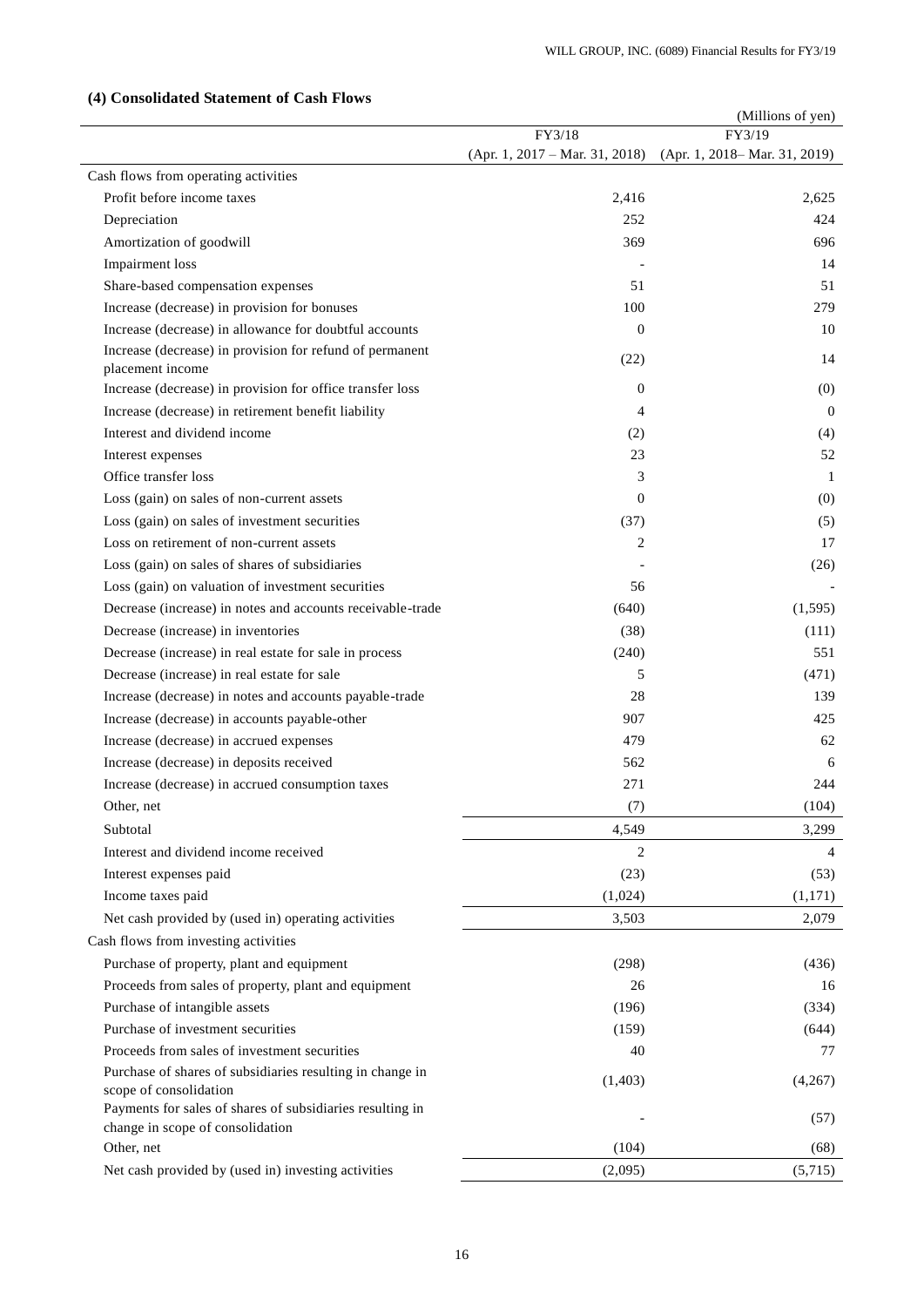|                                                                                                                        |                                  | (Millions of yen)             |
|------------------------------------------------------------------------------------------------------------------------|----------------------------------|-------------------------------|
|                                                                                                                        | FY3/18                           | FY3/19                        |
|                                                                                                                        | $(Apr. 1, 2017 - Mar. 31, 2018)$ | (Apr. 1, 2018– Mar. 31, 2019) |
| Cash flows from financing activities                                                                                   |                                  |                               |
| Net increase (decrease) in short-term loans payable                                                                    | 1,157                            | (1,778)                       |
| Proceeds from long-term loans payable                                                                                  | 1,870                            | 8,518                         |
| Repayments of long-term loans payable                                                                                  | (2,014)                          | (1,701)                       |
| Proceeds from issuance of share acquisition rights                                                                     | 5                                |                               |
| Proceeds from issuance of shares resulting from exercise of<br>share acquisition rights                                | 2,740                            | 45                            |
| Proceeds from disposal of treasury shares                                                                              | 571                              |                               |
| Purchase of treasury shares                                                                                            |                                  | (0)                           |
| Cash dividends paid                                                                                                    | (257)                            | (397)                         |
| Dividends paid to non-controlling interests                                                                            | (84)                             | (119)                         |
| Payments from changes in ownership interests in                                                                        |                                  |                               |
| subsidiaries that do not result in change in scope of                                                                  | (101)                            | (3,206)                       |
| consolidation                                                                                                          |                                  |                               |
| Proceeds from changes in ownership interests in subsidiaries<br>that do not result in change in scope of consolidation | 86                               |                               |
| Other, net                                                                                                             | (3)                              | 13                            |
| Net cash provided by (used in) financing activities                                                                    | 3,971                            | 1,372                         |
| Effect of exchange rate change on cash and cash equivalents                                                            | 153                              | (34)                          |
| Net increase (decrease) in cash and cash equivalents                                                                   | 5,532                            | (2,297)                       |
| Cash and cash equivalents at beginning of period                                                                       | 3,627                            | 9,159                         |
| Cash and cash equivalents at end of period                                                                             | 9,159                            | 6,862                         |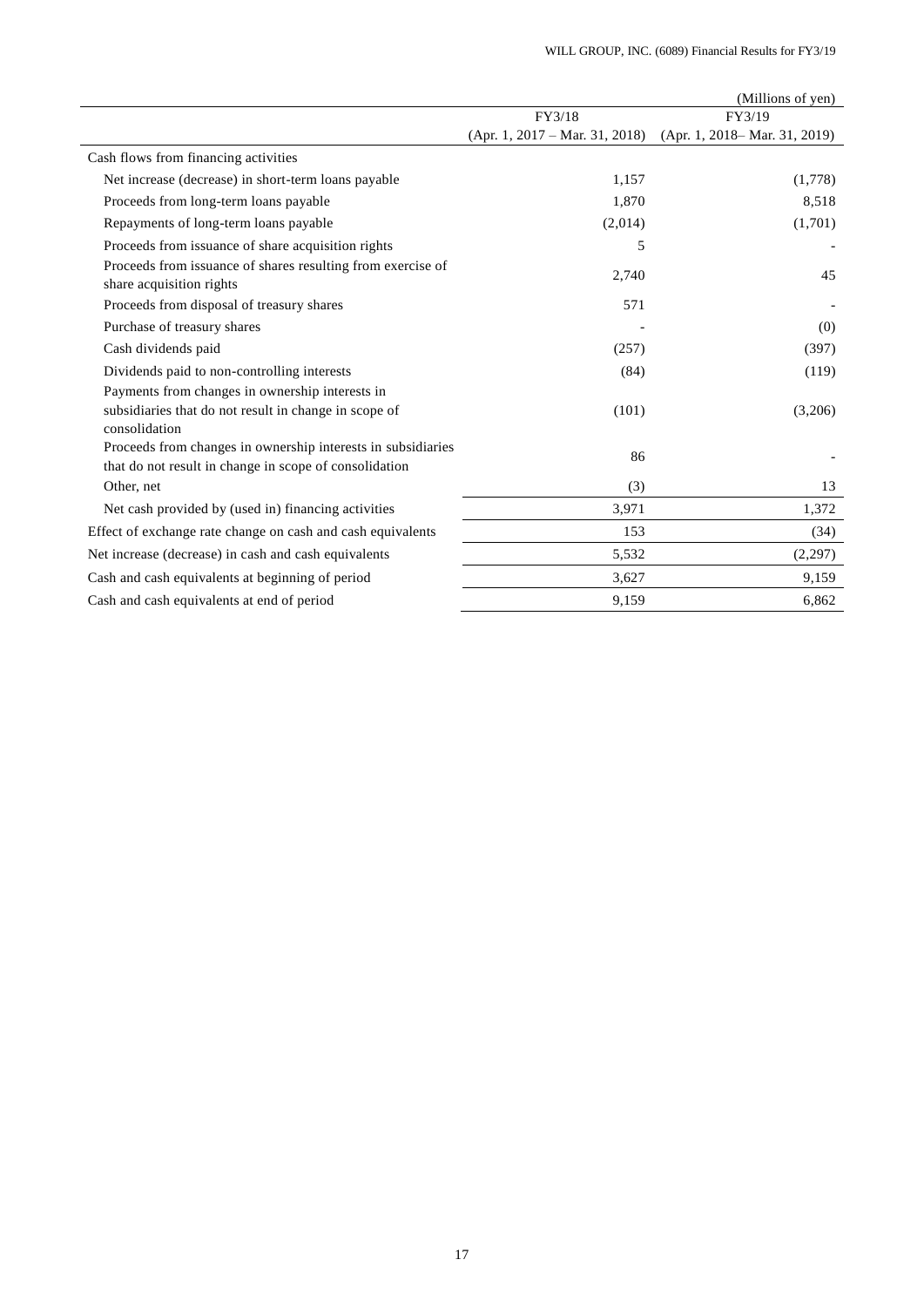# **(5) Notes to Consolidated Financial Statements**

# **Going Concern Assumption**

Not applicable.

# **Changes in Accounting Policies**

Application of the "Practical Solution on Transactions Granting Employees and Others Share Acquisition Rights, which Involve Considerations, with Vesting Conditions, etc."

On April 1, 2018, WILL GROUP started applying the "Practical Solution on Transactions Granting Employees and Others Share Acquisition Rights, which Involve Considerations, with Vesting Conditions, etc." (Practical Issues Task Force (PITF) No. 36, January 12, 2018) and other accounting policies. When employees and others are granted share acquisition rights requiring a payment, WILL GROUP uses an accounting method that complies with the "Accounting Standard for Stock Options" (ASBJ Statement No. 8, December 27, 2005).

The application of PITF No. 36 is based on the transitional measures designated in Paragraph 10 (3) of PITF No. 36. For share acquisition rights requiring a payment that were granted to employees and others prior to the application of PITF No. 36, WILL GROUP is continuing to use the original accounting methods.

# **Changes in Accounting Policies that are Difficult to Distinguish from Changes in Accounting Estimates**

Changes in depreciation method of property, plant and equipment

WILL GROUP and some of its consolidated subsidiaries have changed the property, plant and equipment depreciation method. In prior years, these assets were depreciated using the declining-balance method. However, WILL GROUP and consolidated subsidiaries in Japan used the straight-line method for buildings and structures acquired on or after April 1, 2016. Beginning with the current fiscal year, the straight-line method is used for all depreciation.

Due to the increasing number of overseas subsidiaries, the Group has made this change for the consistency of accounting policies used by group companies and in order to more accurately show the actual utilization of property, plant and equipment so that this utilization is properly reflected in each fiscal year's income statement.

The Group expects that property, plant and equipment at group companies will be operated in consistent manner throughout the useful lives of these assets. As a result, the recognition of expenses in equal installments during the useful lives of these assets is an appropriate reflection of how property, plant and equipment are used. In addition, the Group believes that the use of the straight-line method more appropriately reflects results of operations from the standpoint of having expenses correspond to income. For these reasons, depreciation of property, plant and equipment has been changed from the declining-balance method to the straight-line method beginning with the current fiscal year.

This change in the depreciation method increased operating profit, ordinary profit and profit before income taxes for the current fiscal year by 64 million yen each.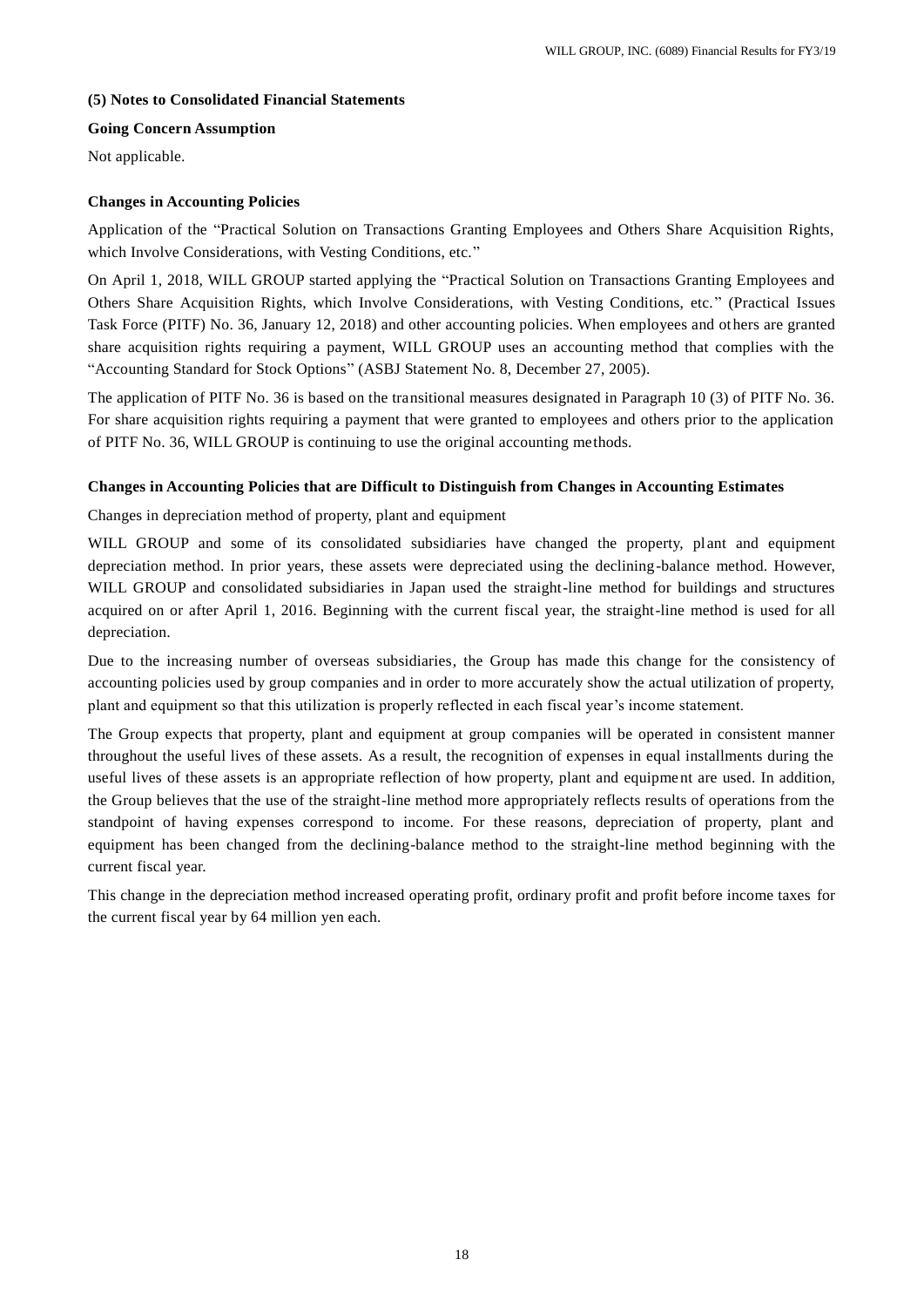#### **Reclassifications**

Changes due to the application of the "Partial Amendments to Accounting Standard for Tax Effect Accounting" Starting with the current fiscal year, WILL GROUP has applied the "Ministerial Order Partially Amending the Regulation for Enforcement of the Companies Act and the Regulation on Corporate Accounting" (Ministry of Justice Order No. 5, March 26, 2018) in line with the "Partial Amendments to Accounting Standard for Tax Effect Accounting" (ASBJ Statement No. 28, February 16, 2018). Accordingly, the Company has changed the presentation method whereby deferred tax assets and deferred tax liabilities are presented in the investments and other assets section and the non-current liabilities section of the balance sheet, respectively.

As a result, "Deferred tax assets" of 451 million yen that was classified under current assets of the balance sheet for the previous fiscal year is included and presented in "Deferred tax assets" of 602 million yen under investments and other assets of the balance sheet for the current fiscal year.

#### Consolidated Statements of Income

"Office transfer loss" and "Provision of allowance for office transfer loss" under extraordinary losses that were presented separately in the previous fiscal year are included in "Other" for the current fiscal year due to their immateriality. In order to reflect changes in this presentation method, the consolidated financial statements for the previous fiscal year have been restated.

As a result, 3 million yen in "Office transfer loss," 0 million yen in "Provision of allowance for office transfer loss," and 0 million yen in "Other" under extraordinary losses shown in the prior-period consolidated statement of income is reclassified as 3 million yen in "Other."

## **Business Combinations**

Business combination through acquisition

WILL GROUP purchased shares of C4 inc., making this company a consolidated subsidiary.

- (1) Summary of business combination
	- 1) Acquired company and its business activities Acquired company: C4 inc.

Business activities: Construction management engineer temporary staffing and permanent placement business

2) Reasons for acquisition

Acquiring C4 allows WILL GROUP to enter a new business domain and obtain human resources service assets and knowledge involving the rapidly growing construction industry. Also, this acquisition will enable C4 to use the nationwide network in Japan of WILL GROUP subsidiaries for the expansion of its operations to more regions of the country.

- 3) Acquisition date June 30, 2018 (deemed acquisition date)
- 4) Legal form of acquisition Acquisition of shares with cash
- 5) Name of the acquired company after acquisition There is no change in the company's name.
- 6) Percentage of voting rights acquired 100%
- 7) Basis for choosing the acquiring company Because the Company purchased shares of C4 inc. with cash, and acquired 100% of its voting rights.
- (2) Period of the acquired company's performance included in the consolidated financial statements

From July 1, 2018 to March 31, 2019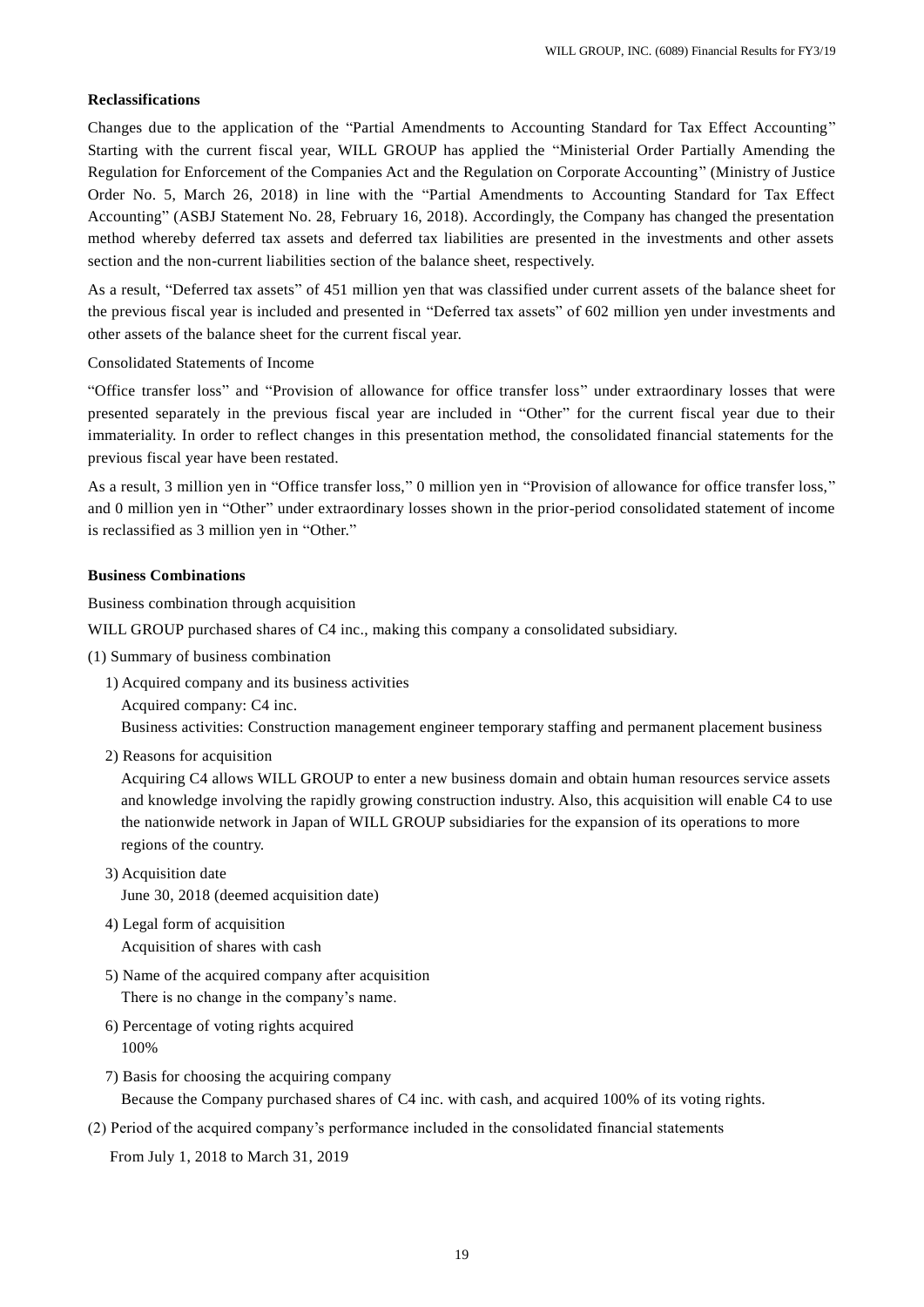(3) Acquisition cost of the acquired company and breakdown by type of consideration

| Payment for the acquisition (Cash) | 3,399 million yen |
|------------------------------------|-------------------|
| Acquisition cost                   | 3,399 million yen |

(4) Details of major acquisition-related costs

Advisory fees, etc.: 10 million yen

- (5) Goodwill resulting from the acquisition
	- 1) Value of goodwill

1,573 million yen

2) Source of goodwill

The source is primarily the expectation for C4 inc. to generate even higher earnings from upcoming business activities.

3) Amortization method and amortization period

Goodwill is amortized over seven years by the straight-line method.

(6) Breakdown of assets acquired and liabilities assumed on the acquisition date

|                          | (Millions of yen) |
|--------------------------|-------------------|
| Current assets           | 1,499             |
| Non-current assets       | 1,374             |
| Total assets             | 2,873             |
| Current liabilities      | 597               |
| Non-current liabilities  | 449               |
| <b>Total liabilities</b> | 1.046             |

WILL GROUP purchased shares of Quay Appointments Pty Ltd, making this company a consolidated subsidiary.

- (1) Summary of business combination
	- 1) Acquired company and its business activities Acquired company: Quay Appointments Pty Ltd and its two subsidiaries Business activities: Permanent placement and temporary staffing
	- 2) Reasons for acquisition

WILL GROUP believes that the acquisition of Quay Appointments Pty Ltd will make it possible to strengthen and expand the Group's position in the human resources service domain in Oceania.

- 3) Acquisition date September 30, 2018 (deemed acquisition date)
- 4) Legal form of acquisition Acquisition of shares with cash
- 5) Name of the acquired company after acquisition There is no change in the company's name.
- 6) Percentage of voting rights acquired 51%
- 7) Basis for choosing the acquiring company

Because Ethos Beathchapman Australia Pty Ltd, a consolidated subsidiary of WILL GROUP, purchased shares of Quay Appointments Pty Ltd with cash, and acquired 51% of its voting rights.

(2) Period of the acquired company's performance included in the consolidated financial statements

From October 1, 2018 to March 31, 2019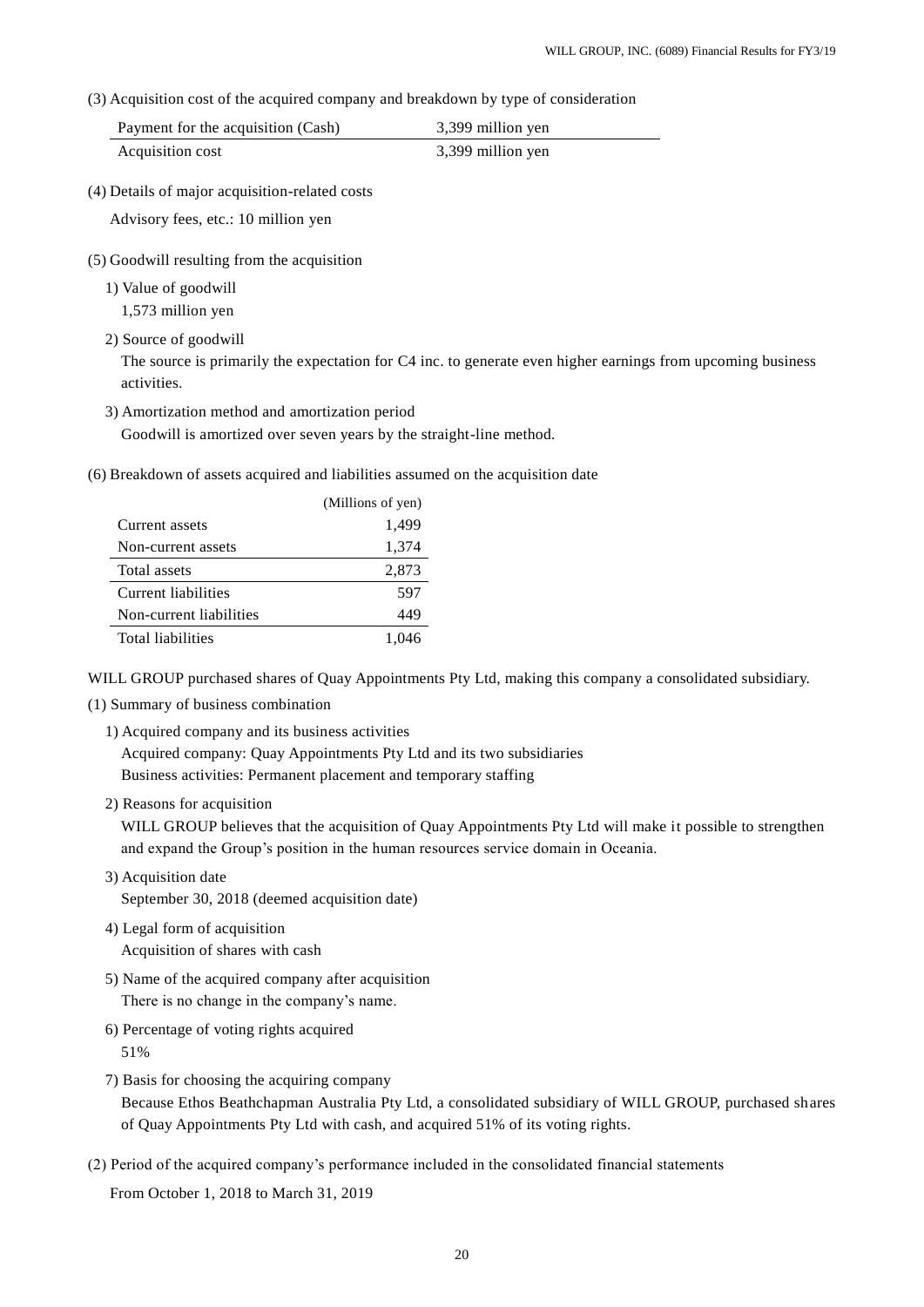(3) Acquisition cost of the acquired company and breakdown by type of consideration

| Payment for the acquisition (Cash) | 503 million yen |
|------------------------------------|-----------------|
| Acquisition cost                   | 503 million yen |

(4) Details of major acquisition-related costs

Advisory fees, etc.: 22 million yen

(5) Goodwill resulting from the acquisition

1) Value of goodwill 249 million yen

The value of goodwill is calculated provisionally.

2) Source of goodwill

The source is primarily the expectation for Quay Appointments Pty Ltd to generate even higher earnings from upcoming business activities.

- 3) Amortization method and amortization period Goodwill is amortized over four years by the straight-line method.
- (6) Breakdown of assets acquired and liabilities assumed on the acquisition date

|                          | (Millions of yen) |
|--------------------------|-------------------|
| Current assets           | 810               |
| Non-current assets       | 13                |
| Total assets             | 824               |
| Current liabilities      | 326               |
| <b>Total liabilities</b> | 326               |

WILL GROUP purchased shares of The Chapman Consulting Group Pte. Ltd., making this company a consolidated subsidiary.

- (1) Summary of business combination
	- 1) Acquired company and its business activities

Acquired company: The Chapman Consulting Group Pte. Ltd. and its six subsidiaries Business activities: Permanent placement

2) Reasons for acquisition

The acquisition of The Chapman Consulting Group Pte. Ltd. will make it possible to strengthen and expand the Group's global network in the human resources service domain.

- 3) Acquisition date January 31, 2019 (deemed acquisition date)
- 4) Legal form of acquisition Acquisition of shares with cash
- 5) Name of the acquired company after acquisition There is no change in the company's name.
- 6) Percentage of voting rights acquired 51%
- 7) Basis for choosing the acquiring company Because WILL GROUP Asia Pacific Pte. Ltd., a consolidated subsidiary of WILL GROUP, purchased shares of The Chapman Consulting Group Pte. Ltd. with cash, and acquired 51% of its voting rights.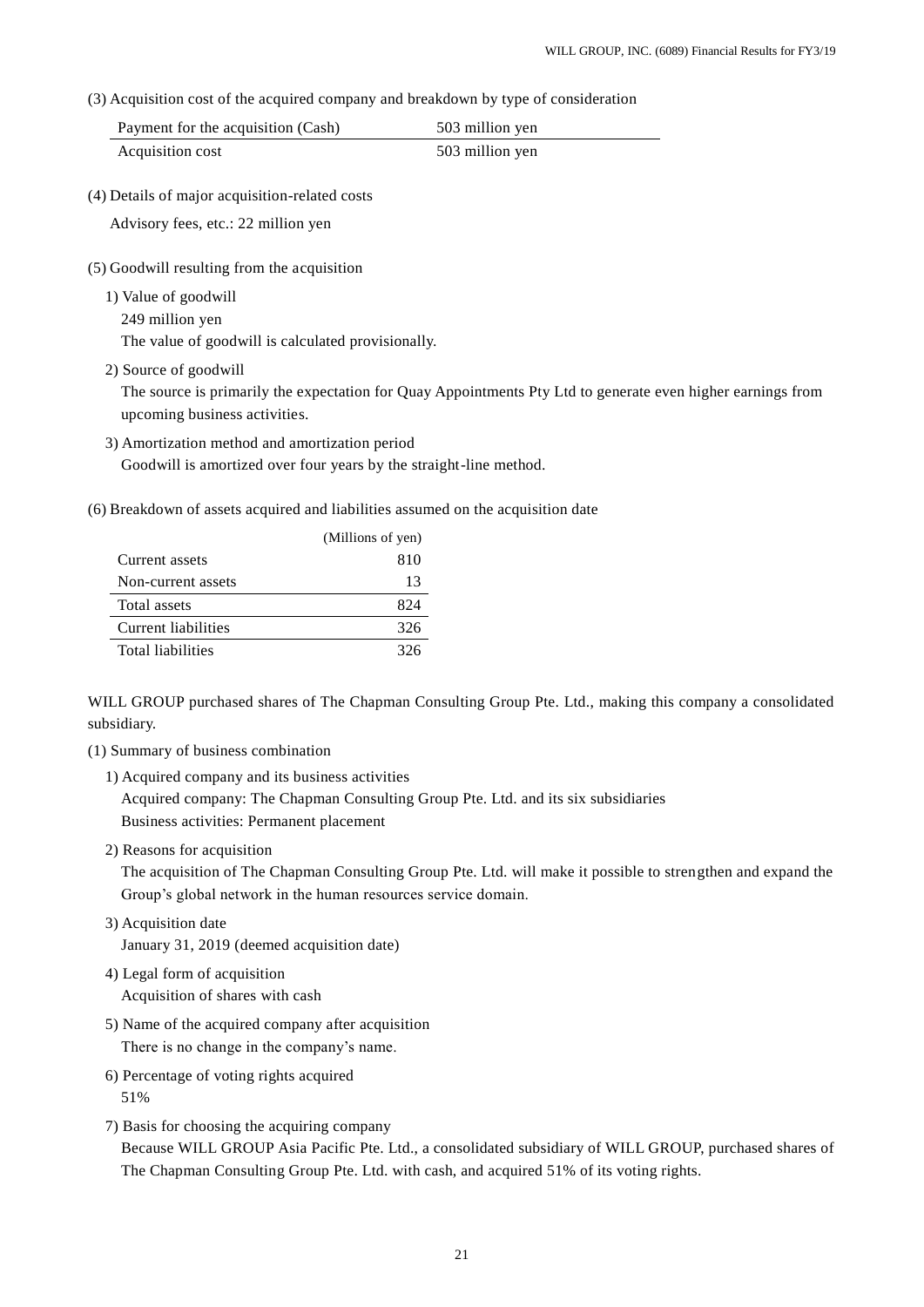(2) Period of the acquired company's performance included in the consolidated financial statements From February 1, 2019 to March 31, 2019

(3) Acquisition cost of the acquired company and breakdown by type of consideration

| Payment for the acquisition (Cash) | 1,888 million yen |
|------------------------------------|-------------------|
| Acquisition cost                   | 1,888 million yen |

(4) Details of major acquisition-related costs

Advisory fees, etc.: 31 million yen

- (5) Goodwill resulting from the acquisition
	- 1) Value of goodwill
		- 1,744 million yen

The value of goodwill is calculated provisionally.

2) Source of goodwill

The source is primarily the expectation for The Chapman Consulting Group Pte. Ltd. to generate even higher earnings from upcoming business activities.

- 3) Amortization method and amortization period Goodwill is amortized over seven years by the straight-line method.
- (6) Breakdown of assets acquired and liabilities assumed on the acquisition date

|                          | (Millions of yen) |
|--------------------------|-------------------|
| Current assets           | 684               |
| Non-current assets       |                   |
| Total assets             | 689               |
| Current liabilities      | 407               |
| <b>Total liabilities</b> |                   |

Finalization of provisional accounting treatment for business combinations

A provisional accounting treatment was used in the previous fiscal year for the Group's acquisition of DFP Recruitment Holdings Pty. Ltd. January 2018, and it was finalized in the current fiscal year.

In line with the finalization of this provisional accounting treatment, a material review has been reflected in the initially allocated amount of the acquisition cost in the comparative information included in the consolidated financial statements for the current fiscal year.

As a result, the value of goodwill decreased by 548 million yen from the provisionally calculated value of 950 million yen to 402 million yen. In addition, other under intangible assets, deferred tax liabilities under non-current liabilities, and non-controlling interests at the end of the previous fiscal year increased by 1,200 million yen, 255 million yen, and 338 million yen, respectively. In the consolidated statement of income for the previous fiscal year, operating profit, ordinary profit and profit before income taxes increased by 4 million yen, and profit and profit attributable to owners of parent also increased by 8 million yen and 12 million yen, respectively.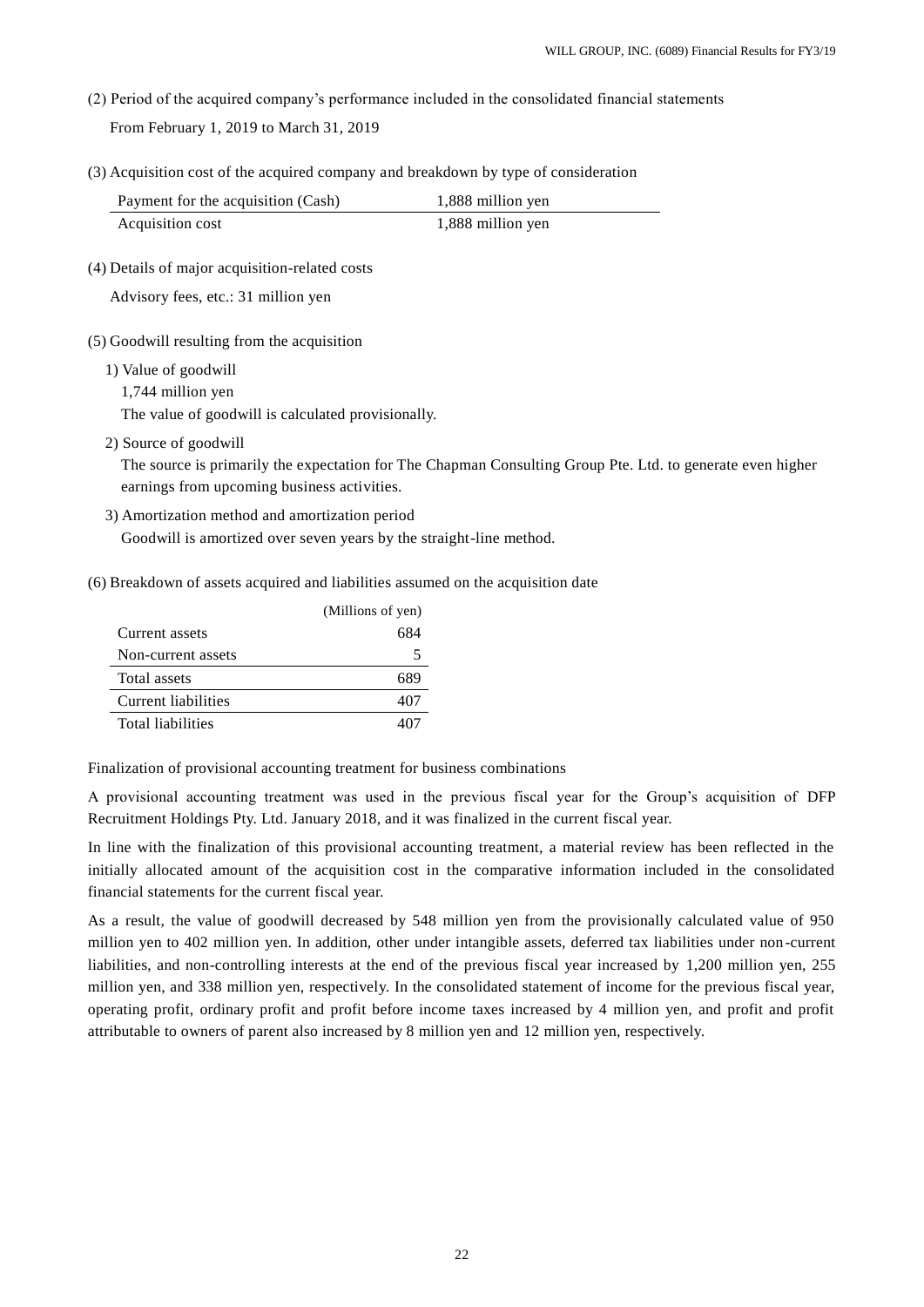# **Segment and Other Information**

Segment information

1. Overview of reportable segments

Segments used for financial reporting are the Group's constituent units for which separate financial information is available and for which the Board of Directors performs periodic studies for the purposes of determining the allocation of resources and evaluating performance.

The Group has six reportable segments: Sales Outsourcing Business, Call Center Outsourcing Business, Factory Outsourcing Business, Care Support Business, Overseas Human Resources Business, and HR Support Business for Startups.

The Sales Outsourcing Business is engaged primarily in the temporary staffing/permanent placement and consignment services for sales operations at consumer electronics and other stores in Japan.

The Call Center Outsourcing Business is engaged primarily in the temporary staffing/permanent placement of skilled personnel and consignment services for companies that operate call centers in Japan.

The Factory Outsourcing Business is engaged primarily in the consignment services and temporary staffing/ permanent placement of workers mainly for light work at factories and other sites in Japan.

The Care Support Business is engaged primarily in the temporary staffing/permanent placement of nursing care personnel at nursing care and other facilities in Japan.

The Overseas Human Resources Business is engaged primarily in the temporary staffing/permanent placement and other HR services business in the ASEAN and Oceania regions.

The HR Support Business for Startups is engaged primarily in the permanent placement and other HR support business for startups mainly in the internet and IoT industries.

2. Calculation methods for net sales, profit/loss, assets, liabilities and other items for each reportable segment

The accounting treatment methods for reportable segments are generally the same as those listed in "Significant Accounting Policies in the Preparation of Consolidated Financial Statements" presented in the Company's annual securities report (Yuka Shoken Hokokusho), which was submitted on June 20, 2018.

3. Revisions for reportable segments

In the previous fiscal years, the HR Support Business for Startups, which includes the permanent placement of people in the Internet and IoT fields, was included in Others. Due to its increased materiality, the HR Support Business for Startups is a separate reportable segment beginning with the current fiscal year.

In addition, due to an organizational change, the office worker temporary staffing and permanent placement business, which was included in Others, has been combined with the Call Center Outsourcing business.

The segment information for the previous fiscal year has been revised to reflect the new segment classification.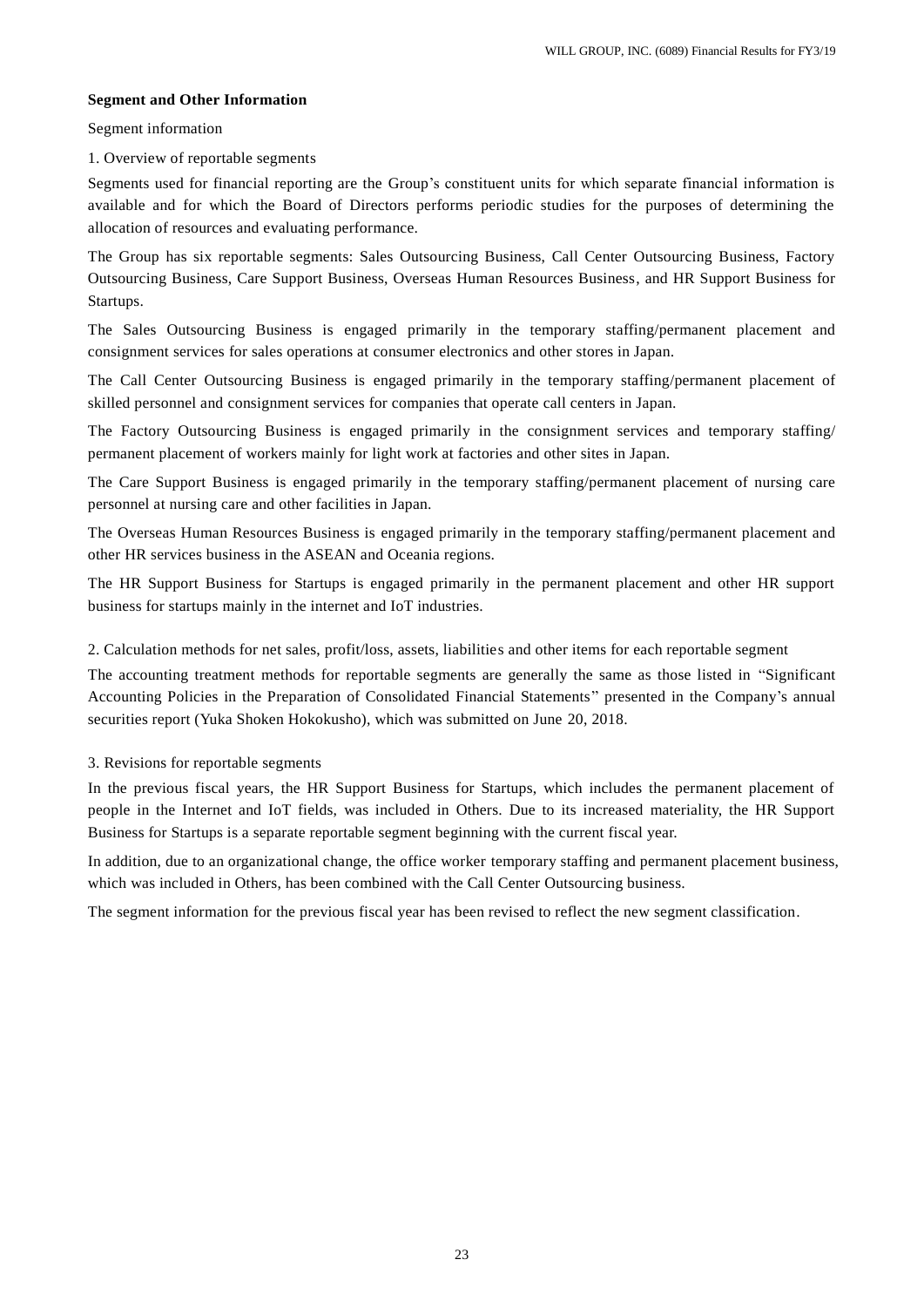| 4. Reconciliation of amounts shown in the consolidated financial statements with total for reportable segments |  |
|----------------------------------------------------------------------------------------------------------------|--|
|----------------------------------------------------------------------------------------------------------------|--|

| $FY3/18$ (Apr. 1, 2017 – Mar. 31, 2018)                                     |                                    |                                    |                               |                          |                                |                                                             | (Millions of yen) |                    |                |                             |                                                                    |
|-----------------------------------------------------------------------------|------------------------------------|------------------------------------|-------------------------------|--------------------------|--------------------------------|-------------------------------------------------------------|-------------------|--------------------|----------------|-----------------------------|--------------------------------------------------------------------|
|                                                                             | Reportable segment                 |                                    |                               |                          |                                |                                                             |                   |                    |                |                             | Amounts                                                            |
|                                                                             | <b>Sales</b><br>$Out-$<br>sourcing | Call<br>Center<br>Out-<br>sourcing | Factory<br>$Out-$<br>sourcing | Care<br>Support          | Overseas<br>Human<br>Resources | <b>HR</b> Support<br><b>Business</b> for<br><b>Startups</b> | Total             | Others<br>(Note 1) | Total          | Adjust-<br>ment<br>(Note 2) | recorded in<br>consolidated<br>financial<br>statements<br>(Note 3) |
| Net sales                                                                   |                                    |                                    |                               |                          |                                |                                                             |                   |                    |                |                             |                                                                    |
| External sales                                                              | 21,654                             | 16,793                             | 16,994                        | 7,140                    | 13,170                         | 731                                                         | 76,484            | 2,712              | 79,197         | -                           | 79,197                                                             |
| Inter-segment<br>sales and<br>transfers                                     | 1                                  |                                    |                               |                          |                                | $\overline{\phantom{a}}$                                    | $\overline{c}$    | 5                  | $\overline{7}$ | (7)                         |                                                                    |
| Total                                                                       | 21,656                             | 16,793                             | 16,995                        | 7,140                    | 13,170                         | 731                                                         | 76,486            | 2,717              | 79,204         | (7)                         | 79,197                                                             |
| Segment profit<br>$(\text{loss})$                                           | 1,749                              | 820                                | 891                           | (16)                     | 356                            | 208                                                         | 4,010             | (77)               | 3,933          | (1,511)                     | 2,422                                                              |
| Segment assets                                                              | 6,154                              | 4,011                              | 4,048                         | 1,705                    | 6,901                          | 330                                                         | 23,153            | 2,540              | 25,693         | 2,401                       | 28,095                                                             |
| Other items                                                                 |                                    |                                    |                               |                          |                                |                                                             |                   |                    |                |                             |                                                                    |
| Depreciation                                                                | 30                                 | 17                                 | 14                            | 17                       | 48                             | $\mathfrak{2}$                                              | 131               | 25                 | 156            | 96                          | 252                                                                |
| Amortization of<br>goodwill                                                 | 77                                 | $\overline{\phantom{a}}$           | 29                            | $\overline{\phantom{a}}$ | 243                            | $\overline{\phantom{a}}$                                    | 349               | 19                 | 369            | $\overline{a}$              | 369                                                                |
| Increase in<br>property, plant<br>and equipment<br>and intangible<br>assets | 92                                 | 80                                 | 34                            | 34                       | 1,242                          | 34                                                          | 1,519             | 103                | 1,622          | 55                          | 1,677                                                              |

Notes: 1. "Others" is a business segment not included in any of the reportable segments and includes contract staffing services for assistant language teachers (ALTs).

- 2. Contents of adjustments are as follows.
	- (1) The negative adjustment of 1,511 million yen to segment profit (loss) includes elimination of 7 million yen for inter-segment transactions and corporate expenses of minus 1,518 million yen that are not allocated to any of the reportable segments. Corporate expenses mainly consist of general and administrative expenses that are not attributable to any of the reportable segments.
	- (2) The 2,401 million yen adjustment to segment assets includes corporate assets that are not allocated to any of the reportable segments, which mainly consist of assets owned by the Company.
	- (3) The 96 million yen adjustment to depreciation includes depreciation of corporate assets that are not allocated to any of the reportable segments.
	- (4) The 55 million yen adjustment to increase in property, plant and equipment and intangible assets includes expenses for acquisitions involving additional development work for a core IT system (50 million yen).
- 3. Segment profit is adjusted to be consistent with operating profit recorded in the consolidated statement of income.

|                                                              |                                  |                                      |                             | Reportable segment |                                |                                                             |        |                    |         |                             | Amounts                                                            |
|--------------------------------------------------------------|----------------------------------|--------------------------------------|-----------------------------|--------------------|--------------------------------|-------------------------------------------------------------|--------|--------------------|---------|-----------------------------|--------------------------------------------------------------------|
|                                                              | <b>Sales</b><br>Out-<br>sourcing | Call<br>Center<br>$Out-$<br>sourcing | Factory<br>Out-<br>sourcing | Care<br>Support    | Overseas<br>Human<br>Resources | <b>HR</b> Support<br><b>Business for</b><br><b>Startups</b> | Total  | Others<br>(Note 1) | Total   | Adjust-<br>ment<br>(Note 2) | recorded in<br>consolidated<br>financial<br>statements<br>(Note 3) |
| Net sales                                                    |                                  |                                      |                             |                    |                                |                                                             |        |                    |         |                             |                                                                    |
| External sales                                               | 22,207                           | 15,724                               | 20,885                      | 9,310              | 26,275                         | 1,049                                                       | 95,451 | 8,151              | 103,603 | $\overline{\phantom{a}}$    | 103,603                                                            |
| Inter-segment<br>sales and<br>transfers                      | -1                               | $\mathbf{0}$                         | $\overline{0}$              | ۰                  |                                | $\overline{\phantom{a}}$                                    | 1      | 19                 | 20      | (20)                        |                                                                    |
| Total                                                        | 22,208                           | 15,724                               | 20,885                      | 9,310              | 26,275                         | 1,049                                                       | 95,453 | 8,170              | 103,624 | (20)                        | 103,603                                                            |
| Segment profit                                               | 1,537                            | 833                                  | 1,038                       | 182                | 428                            | 269                                                         | 4,290  | 143                | 4,434   | (1,886)                     | 2,547                                                              |
| Segment assets                                               | 5,480                            | 2,911                                | 4,147                       | 1,723              | 10,667                         | 578                                                         | 25,509 | 7,241              | 32,751  | 1,463                       | 34,214                                                             |
| Other items                                                  |                                  |                                      |                             |                    |                                |                                                             |        |                    |         |                             |                                                                    |
| Depreciation                                                 | 32                               | 12                                   | 17                          | 20                 | 105                            | $\overline{4}$                                              | 193    | 118                | 311     | 112                         | 424                                                                |
| Amortization of<br>goodwill<br>Increase in                   | 76                               | $\overline{c}$                       | 58                          | ۰                  | 370                            | $\overline{\phantom{a}}$                                    | 507    | 188                | 696     | $\overline{\phantom{a}}$    | 696                                                                |
| property, plant<br>and equipment<br>and intangible<br>assets | 107                              | 38                                   | 55                          | 22                 | 95                             | 9                                                           | 329    | 1,341              | 1,671   | 472                         | 2,143                                                              |

FY3/19 (Apr. 1, 2018 – Mar. 31, 2019) (Millions of yen)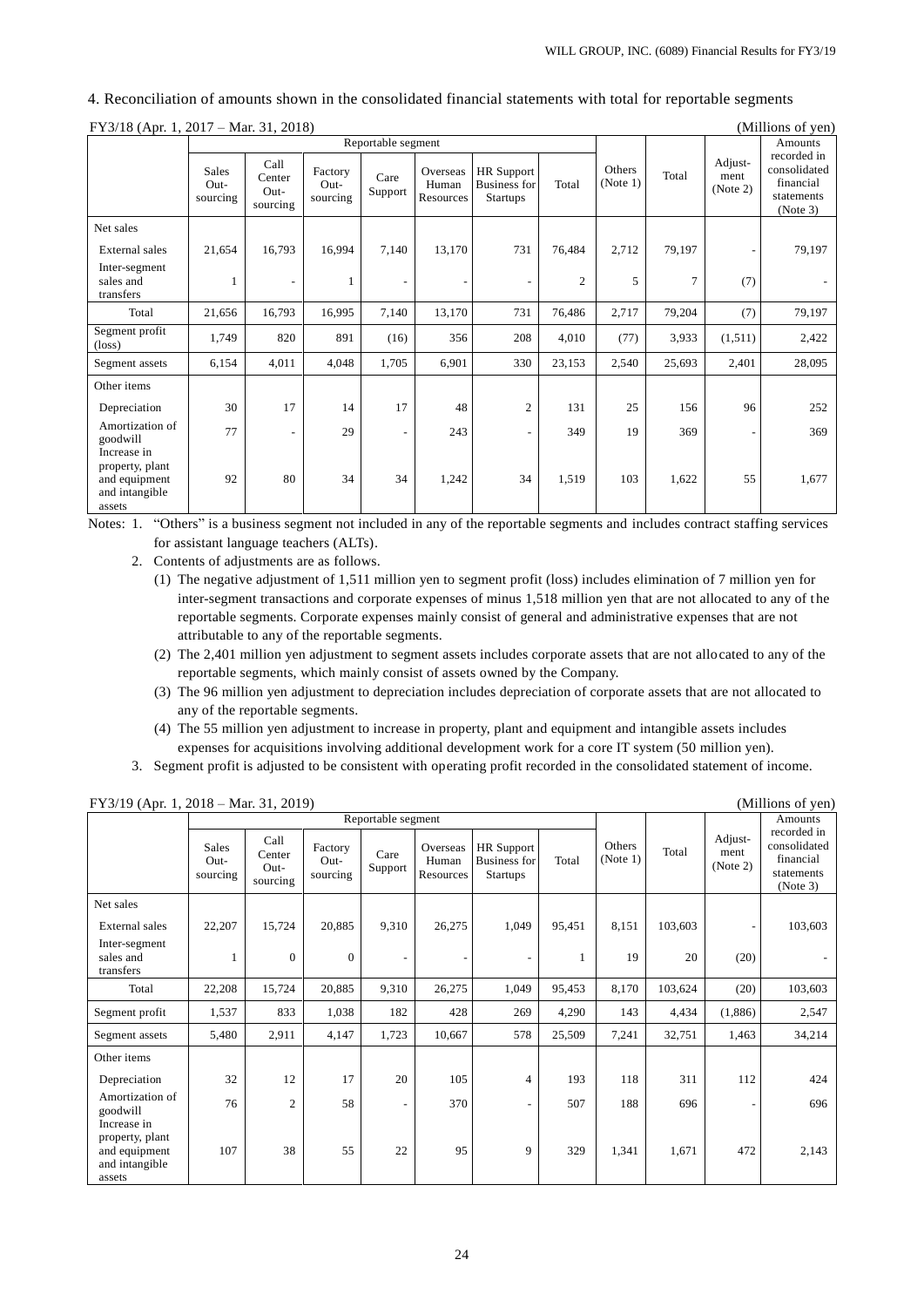$\alpha$  and  $\alpha$  yens

- Notes: 1. "Others" is a business segment not included in any of the reportable segments and includes contract staffing services for assistant language teachers (ALTs) and temporary staffing/permanent placement services for construction management engineers.
	- 2. Contents of adjustments are as follows.
		- (1) The negative adjustment of 1,886 million yen to segment profit includes elimination of 5 million yen for inter-segment transactions and corporate expenses of minus 1,892 million yen that are not allocated to any of the reportable segments. Corporate expenses mainly consist of general and administrative expenses that are not attributable to any of the reportable segments.
		- (2) The 1,463 million yen adjustment to segment assets includes corporate assets that are not allocated to any of the reportable segments, which mainly consist of assets owned by the Company.
		- (3) The 112 million yen adjustment to depreciation includes depreciation of corporate assets that are not allocated t o any of the reportable segments.
		- (4) The 472 million yen adjustment to increase in property, plant and equipment and intangible assets includes expenses for acquisitions involving establishment of renewed IT infrastructure (462 million yen).
	- 3. Segment profit is adjusted to be consistent with operating profit recorded in the consolidated statement of income.
	- 4. As stated in Changes in Accounting Policies that are Difficult to Distinguish from Changes in Accounting Estimates under the Notes section, WILL GROUP and some of its consolidated subsidiaries have changed the property, plant and equipment depreciation method. In prior years, these assets were depreciated using the declining balance method. However, WILL GROUP and consolidated subsidiaries in Japan used the straight line method for buildings and structures acquired on or after April 1, 2016. Beginning with the current fiscal year, the straight line method has been used for all depreciation. The effect of this change was to increase segment profits for the Sales Outsourcing Business, the Call Center Outsourcing Business, the Factory Outsourcing Business, the Care Support Business, the Overseas Human Resources Business, and Others by 3 million yen, 1 million yen, 4 million yen, 2 million yen, 2 million yen, and 4 million yen, respectively, in the current fiscal year, compared with the previous method.

#### Related information

1. Information by product and service

This information is omitted since the same information is presented in segment information for the fiscal years ended March 31, 2018 and 2019.

2. Information by region

(1) Net sales FY3/18 (Apr. 1, 2017 – Mar. 31, 2018)

| . .    |                               |           | (Millions of yen) |
|--------|-------------------------------|-----------|-------------------|
| Japan  | Asia                          | Australia | Total             |
| 66,026 | $\sim$ $\sim$ $\sim$<br>4,534 | 8,635     | 79,197            |

Note: Classification of net sales is based on the location of customers and categorized by country or region.

## FY3/19 (Apr. 1, 2018 – Mar. 31, 2019)

|                        |       |                              | (Millions of yen) |
|------------------------|-------|------------------------------|-------------------|
| Japan                  | Asia  | $\cdot$ $\cdot$<br>Australia | Total             |
| 227<br>77<br>، ، ∠د, ، | 5,894 | 20,381                       | 103,603           |

Note: Classification of net sales is based on the location of customers and categorized by country or region.

## (2) Property, plant and equipment FY3/18 (Apr. 1, 2017 – Mar. 31, 2018)

|            |                                            |           | (Millions<br>of yen) |
|------------|--------------------------------------------|-----------|----------------------|
| Japan      | Asıa                                       | Australia | Total                |
| 01<<br>910 | $\overline{a}$<br>$\overline{\phantom{a}}$ | υJ        | 059<br><i>,,</i> ,   |

### FY3/19 (Apr. 1, 2018 – Mar. 31, 2019)

|              |      |           | (TVITHIOUS OF YELL) |
|--------------|------|-----------|---------------------|
| Japan        | Asia | \ustralıa | Total               |
| 105<br>1,102 | 66   | --<br>о.  | 210<br>ر 1 بي 1     |

3. Information by major customer

Not applicable.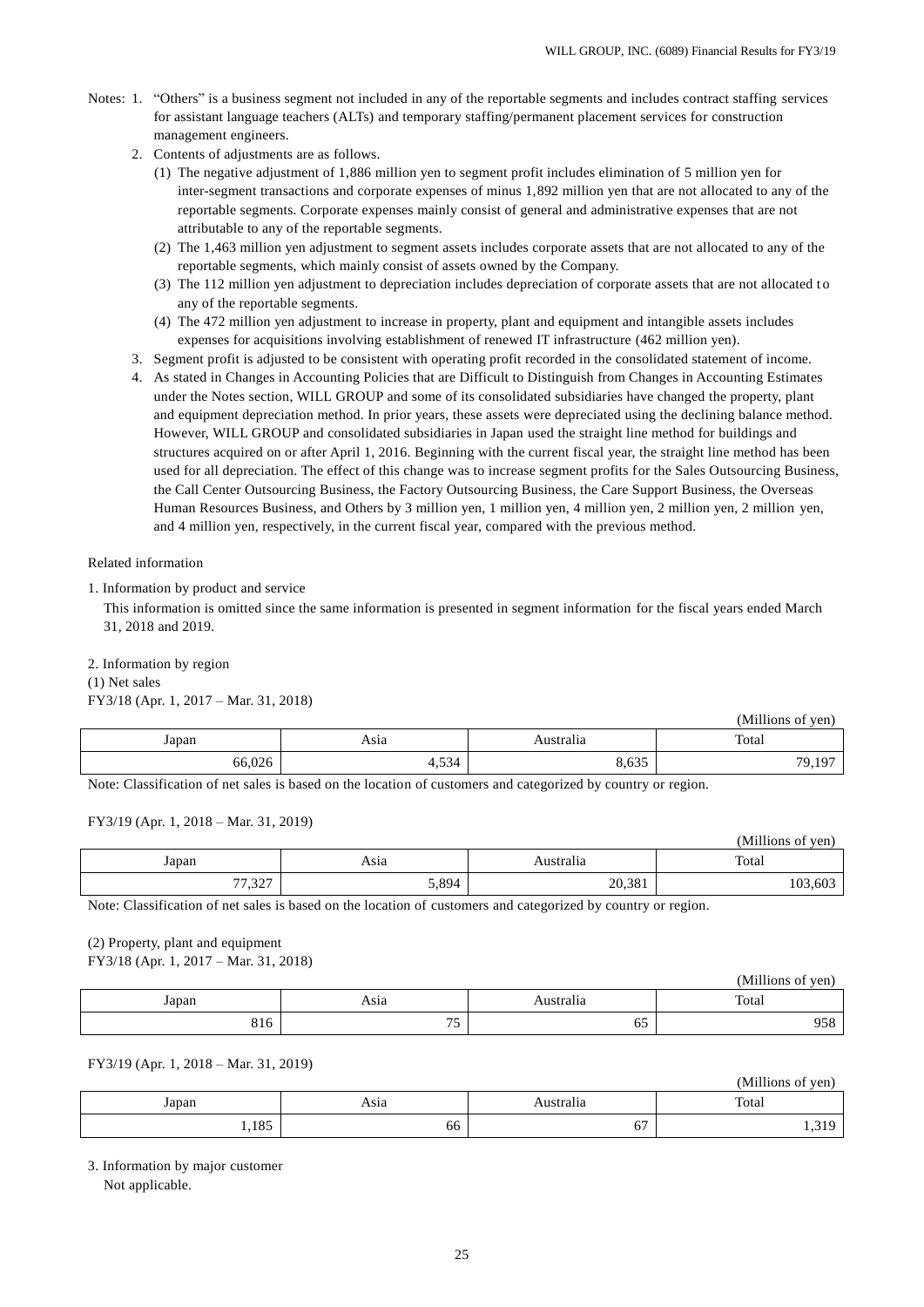Information related to impairment of non-current assets for each reportable segment

FY3/18 (Apr. 1, 2017 – Mar. 31, 2018)

Not applicable.

| FY3/19 (Apr. 1, 2018 – Mar. 31, 2019)<br>(Millions of yen) |              |             |                                                    |                 |                                |                                                            |                 |                             |       |
|------------------------------------------------------------|--------------|-------------|----------------------------------------------------|-----------------|--------------------------------|------------------------------------------------------------|-----------------|-----------------------------|-------|
|                                                            | <b>Sales</b> | Call Center | Factory<br>Outsourcing   Outsourcing   Outsourcing | Care<br>Support | Overseas<br>Human<br>Resources | HR<br>Support<br><b>Business</b><br>for<br><b>Startups</b> | Other<br>(Note) | Elimination or<br>corporate | Total |
| Impairment<br>loss<br>$\cdots$ $\cdots$                    |              | -           | $\sim$                                             | -               | .                              | -                                                          | 14              |                             |       |

Note: "Other" includes an impairment loss on software intended for internal use.

Information related to goodwill amortization and the unamortized balance for each reportable segment

FY3/18 (Apr. 1, 2017 – Mar. 31, 2018) (Millions of yen)

|                                 | Sales | Call Center<br>Outsourcing   Outsourcing   Outsourcing | Factory | Care<br>Support | Overseas<br>Human<br>Resources | <b>HR</b><br>Support<br><b>Business</b><br>for<br><b>Startups</b> | Other<br>(Note) | Elimination or<br>corporate | Total |
|---------------------------------|-------|--------------------------------------------------------|---------|-----------------|--------------------------------|-------------------------------------------------------------------|-----------------|-----------------------------|-------|
| Amortization for<br>the period  | 77    | ۰.                                                     | 29      | -               | 243                            | -                                                                 | 19              |                             | 369   |
| Balance at the<br>end of period | 192   | ۰                                                      | 261     | -               | 1,218                          | -                                                                 | 73              |                             | 1,744 |

Note: "Other" includes goodwill related to the video creation business.

#### FY3/19 (Apr. 1, 2018 – Mar. 31, 2019) (Millions of yen)

|                                 | Sales | Call Center<br>Outsourcing   Outsourcing   Outsourcing | Factory | Care<br>Support | Overseas<br>Human<br>Resources | <b>HR</b><br>Support<br><b>Business</b><br>for<br><b>Startups</b> | Other<br>(Note) | Elimination or<br>corporate | Total |
|---------------------------------|-------|--------------------------------------------------------|---------|-----------------|--------------------------------|-------------------------------------------------------------------|-----------------|-----------------------------|-------|
| Amortization for<br>the period  | 76    | ∠                                                      | 58      | -               | 370                            | $\overline{\phantom{0}}$                                          | 188             | -                           | 696   |
| Balance at the<br>end of period | 106   | 13                                                     | 203     | -               | 2,954                          | $\overline{\phantom{0}}$                                          | 1,457           | -                           | 4,735 |

Note: "Other" includes goodwill related to the temporary staffing/permanent placement services for construction management engineers.

Information related to gain on bargain purchase for each reportable segment

Not applicable.

26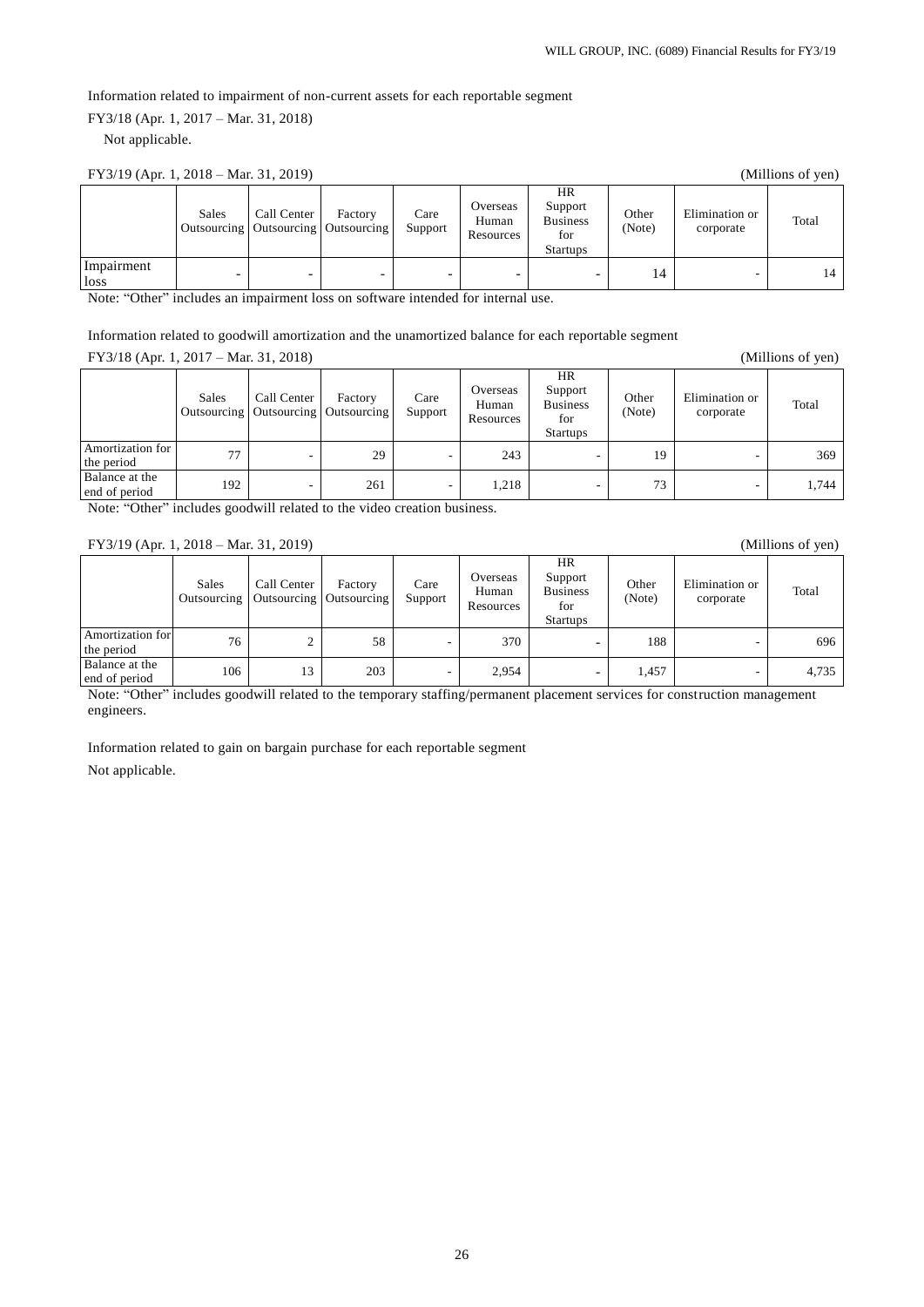# **Per Share Information**

|                            |                                  | (Yen)                            |
|----------------------------|----------------------------------|----------------------------------|
|                            | FY3/18                           | FY3/19                           |
|                            | $(Apr. 1, 2017 - Mar. 31, 2018)$ | $(Apr. 1, 2018 - Mar. 31, 2019)$ |
| Net assets per share       | 373.76                           | 309.28                           |
| Basic earnings per share   | 58.04                            | 55.58                            |
| Diluted earnings per share | 55.62                            | 54.09                            |

Note: The basis of calculating basic earnings per share and diluted earnings per share is as follows:

|                                                                                                                                    | <u>cace</u> carmings per since and circles carmings per since is as rome                                                                                                          | (Millions of yen)                                                                                                                                                                 |
|------------------------------------------------------------------------------------------------------------------------------------|-----------------------------------------------------------------------------------------------------------------------------------------------------------------------------------|-----------------------------------------------------------------------------------------------------------------------------------------------------------------------------------|
|                                                                                                                                    | FY3/18                                                                                                                                                                            | FY3/19                                                                                                                                                                            |
|                                                                                                                                    | $(Apr. 1, 2017 - Mar. 31, 2018)$                                                                                                                                                  | $(Apr. 1, 2018 - Mar. 31, 2019)$                                                                                                                                                  |
| Basic earnings per share                                                                                                           |                                                                                                                                                                                   |                                                                                                                                                                                   |
| Profit attributable to owners of parent                                                                                            | 1,222                                                                                                                                                                             | 1,231                                                                                                                                                                             |
| Amounts not available to common shareholders                                                                                       |                                                                                                                                                                                   |                                                                                                                                                                                   |
| Profit attributable to owners of parent available to<br>common stock                                                               | 1,222                                                                                                                                                                             | 1,231                                                                                                                                                                             |
| Average number of common stock outstanding<br>during the period (Shares)                                                           | 21,066,893                                                                                                                                                                        | 22,161,764                                                                                                                                                                        |
|                                                                                                                                    |                                                                                                                                                                                   |                                                                                                                                                                                   |
| Diluted earnings per share                                                                                                         |                                                                                                                                                                                   |                                                                                                                                                                                   |
| Adjusted profit attributable to owners of parent                                                                                   |                                                                                                                                                                                   |                                                                                                                                                                                   |
| Increase in the number of common stock (Shares)                                                                                    | 918,373                                                                                                                                                                           | 612,183                                                                                                                                                                           |
| [of which share acquisition rights (Shares)]                                                                                       | [918, 373]                                                                                                                                                                        | [612, 183]                                                                                                                                                                        |
| Summary of potential stock not included in the<br>calculation of diluted earnings per shared since<br>there was no dilutive effect | Share acquisition rights issued<br>pursuant to the Board of Directors'<br>resolution on February 2018<br>Share acquisition rights: 5,420<br>units<br>Common stock: 542,000 shares | Share acquisition rights issued<br>pursuant to the Board of Directors'<br>resolution on February 2018<br>Share acquisition rights: 5,320<br>units<br>Common stock: 532,000 shares |